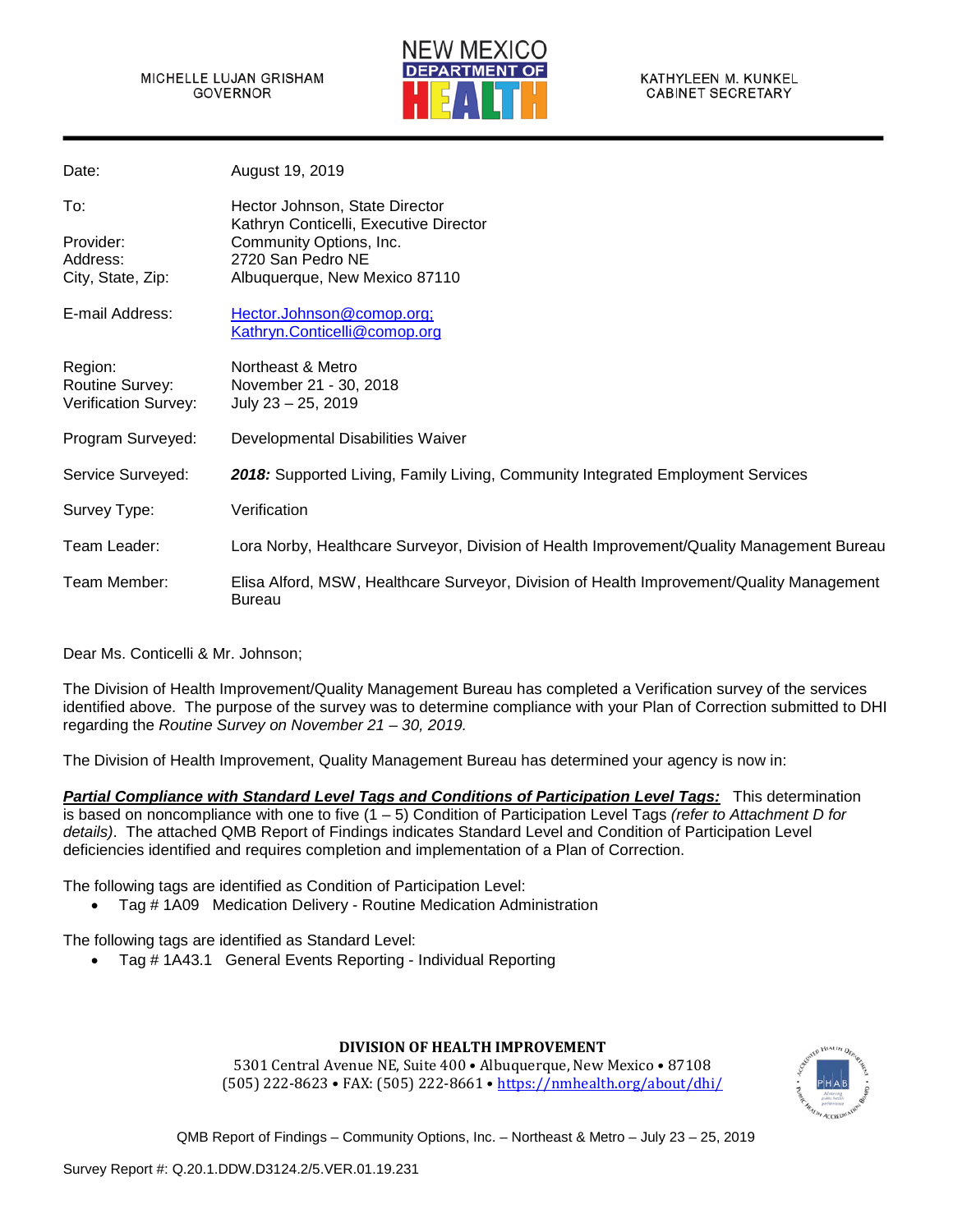However, due to the new/repeat deficiencies your agency will be referred to the Internal Review Committee (IRC). Your agency will also be required to contact your DDSD Regional Office for technical assistance and follow up and complete the Plan of Correction document attached at the end of this report. Please respond to the Plan of Correction Coordinator within 10 business days of receipt of this letter.

### **Plan of Correction:**

The attached Report of Findings identifies the new/repeat Standard Level deficiencies found during your agency's verification compliance review. You are required to complete and implement a Plan of Correction. Your agency has a total of 10 business days from the receipt of this letter. The Plan of Correction must include the following:

- 1. Evidence your agency has contacted your DDSD Regional Office for technical assistance;
- 2. A Plan of Correction detailing Quality Assurance/Quality Improvement processes to prevent your agency from receiving deficiencies in the future. Please use the format provided at the end of this report;
- 3. Documentation verifying that newly cited deficiencies have been corrected.

#### **Submission of your Plan of Correction:**

Please submit your agency's Plan of Correction and documentation verifying correction of survey deficiencies within 10 business days of receipt of this letter to the parties below:

**1. Quality Management Bureau, Attention: Plan of Correction Coordinator 5301 Central Ave. NE Suite 400, New Mexico 87108**

### **1. Developmental Disabilities Supports Division Regional Office for region of service surveyed**

Failure to submit your POC within the allotted 10 business days may result in the imposition of a \$200 per day Civil Monetary Penalty until it is received, completed and/or implemented.

Please call the Plan of Correction Coordinator Monica Valdez at 505-273-1930 if you have questions about the Report of Findings or Plan of Correction. Thank you for your cooperation and for the work you perform.

Sincerely,

Lora Norby

Lora Norby Team Lead/Healthcare Surveyor Division of Health Improvement Quality Management Bureau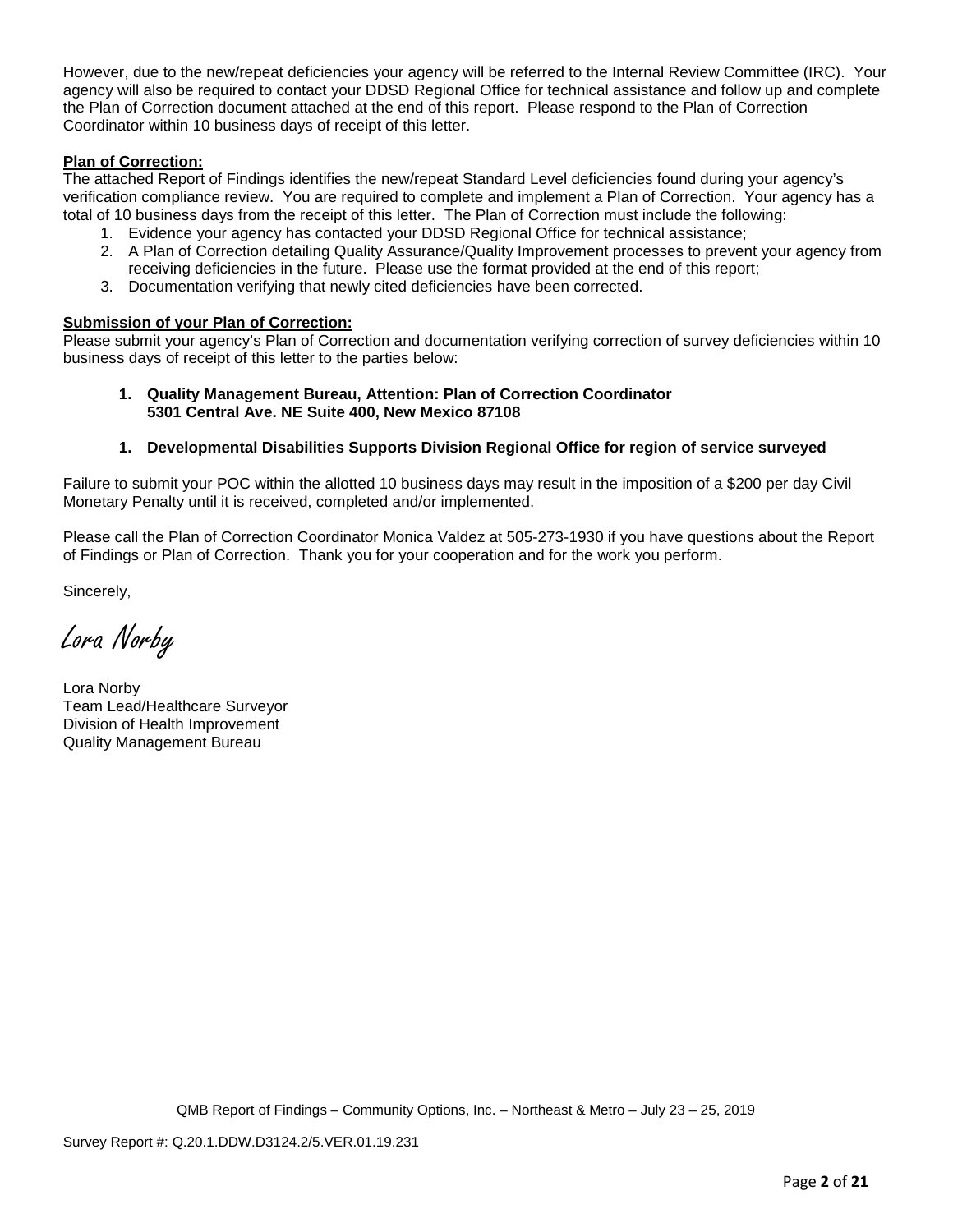| <b>Survey Process Employed:</b>             |                                                                                                                                                                                                                                                                                                |
|---------------------------------------------|------------------------------------------------------------------------------------------------------------------------------------------------------------------------------------------------------------------------------------------------------------------------------------------------|
| <b>Administrative Review Start Date:</b>    | July 23, 2019                                                                                                                                                                                                                                                                                  |
| Contact:                                    | <b>Community Options, Inc.</b><br>Kathryn Conticelli, Executive Director                                                                                                                                                                                                                       |
|                                             | <b>DOH/DHI/QMB</b><br>Lora Norby, Team Lead/Healthcare Surveyor                                                                                                                                                                                                                                |
| On-site Entrance Conference Date:           | July 24, 2019                                                                                                                                                                                                                                                                                  |
| Present:                                    | <b>Community Options, Inc.</b><br>Hector Johnson, State Director<br>Kathryn Conticelli, Executive Director<br>Kassy Kitchens, RN<br>Angie Chavez, Associate Executive Director<br>Naomi Olivas, Direct Support Professional<br>Linda Price, State Quality Assurance                            |
|                                             | <b>DOH/DHI/QMB</b><br>Lora Norby, Team Lead/Healthcare Surveyor<br>Elisa Alford, MSW, Healthcare Surveyor                                                                                                                                                                                      |
| <b>Exit Conference Date:</b>                | July 25, 2019                                                                                                                                                                                                                                                                                  |
| Present:                                    | <b>Community Options, Inc.</b><br>Hector Johnson, State Director<br>Kathryn Conticelli, Executive Director<br>Angie Chavez, Associate Executive Director<br>Naomi Olivas, Direct Support Professional<br>Linda Price, State Quality Assurance<br>Dennis Mirabal, Quality Assurance Coordinator |
|                                             | <b>DOH/DHI/QMB</b><br>Lora Norby, Team Lead/Healthcare Surveyor<br>Elisa Alford, MSW, Healthcare Surveyor                                                                                                                                                                                      |
|                                             | <b>DDSD - Metro Regional Office</b><br>Fleur Pahl, Social and Community Service Coordinator                                                                                                                                                                                                    |
| <b>Administrative Locations Visited</b>     | 1                                                                                                                                                                                                                                                                                              |
| <b>Total Sample Size</b>                    | 11                                                                                                                                                                                                                                                                                             |
|                                             | 1 - Jackson Class Members<br>10 - Non-Jackson Class Members                                                                                                                                                                                                                                    |
|                                             | 7 - Supported Living<br>1 - Family Living<br>9 - Customized Community Supports<br>4 - Community Integrated Employment Services                                                                                                                                                                 |
| Persons Served Records Reviewed             | 11                                                                                                                                                                                                                                                                                             |
| Direct Support Personnel Interviewed during | 5                                                                                                                                                                                                                                                                                              |

Survey Report #: Q.20.1.DDW.D3124.2/5.VER.01.19.231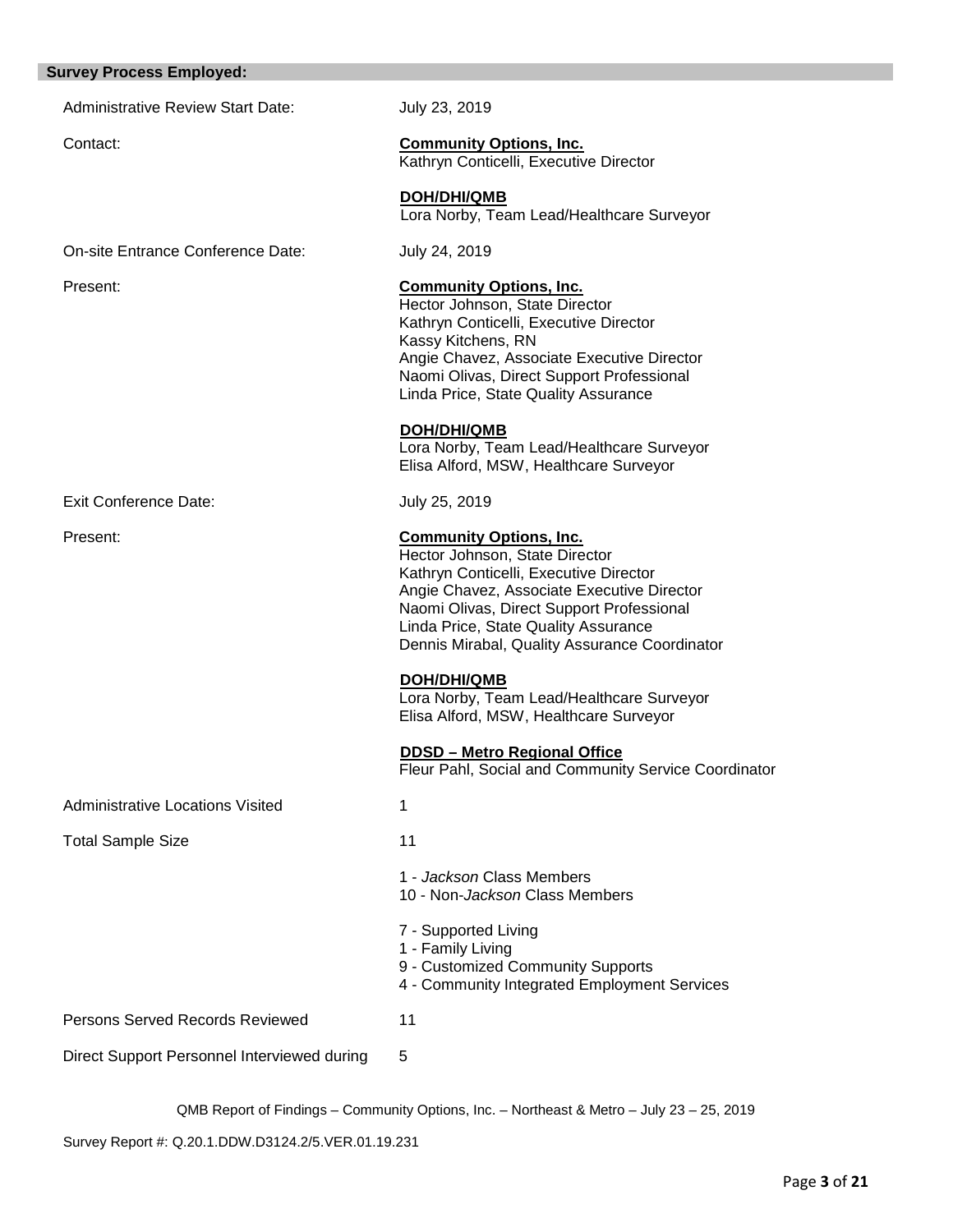Routine Survey

Direct Support Personnel Records Reviewed 46

Service Coordinator Records Reviewed 1

Administrative Interviews completed during Routine Survey 1

Administrative Processes and Records Reviewed:

- Medicaid Billing/Reimbursement Records for all Services Provided
- Accreditation Records
- Oversight of Individual Funds
	- Individual Medical and Program Case Files, including, but not limited to: o Individual Service Plans
		- o Progress on Identified Outcomes
		- o Healthcare Plans
		- o Medication Administration Records
		- o Medical Emergency Response Plans
		- o Therapy Evaluations and Plans
		- o Healthcare Documentation Regarding Appointments and Required Follow-Up o Other Required Health Information
- Internal Incident Management Reports and System Process / General Events Reports
- Personnel Files, including nursing and subcontracted staff
- Staff Training Records, Including Competency Interviews with Staff
- Agency Policy and Procedure Manual
- Caregiver Criminal History Screening Records
- Consolidated Online Registry/Employee Abuse Registry
- Human Rights Committee Notes and Meeting Minutes
- Evacuation Drills of Residences and Service Locations
- Quality Assurance / Improvement Plan
- CC: Distribution List: DOH Division of Health Improvement
	- DOH Developmental Disabilities Supports Division
		- DOH Office of Internal Audit

HSD - Medical Assistance Division

NM Attorney General's Office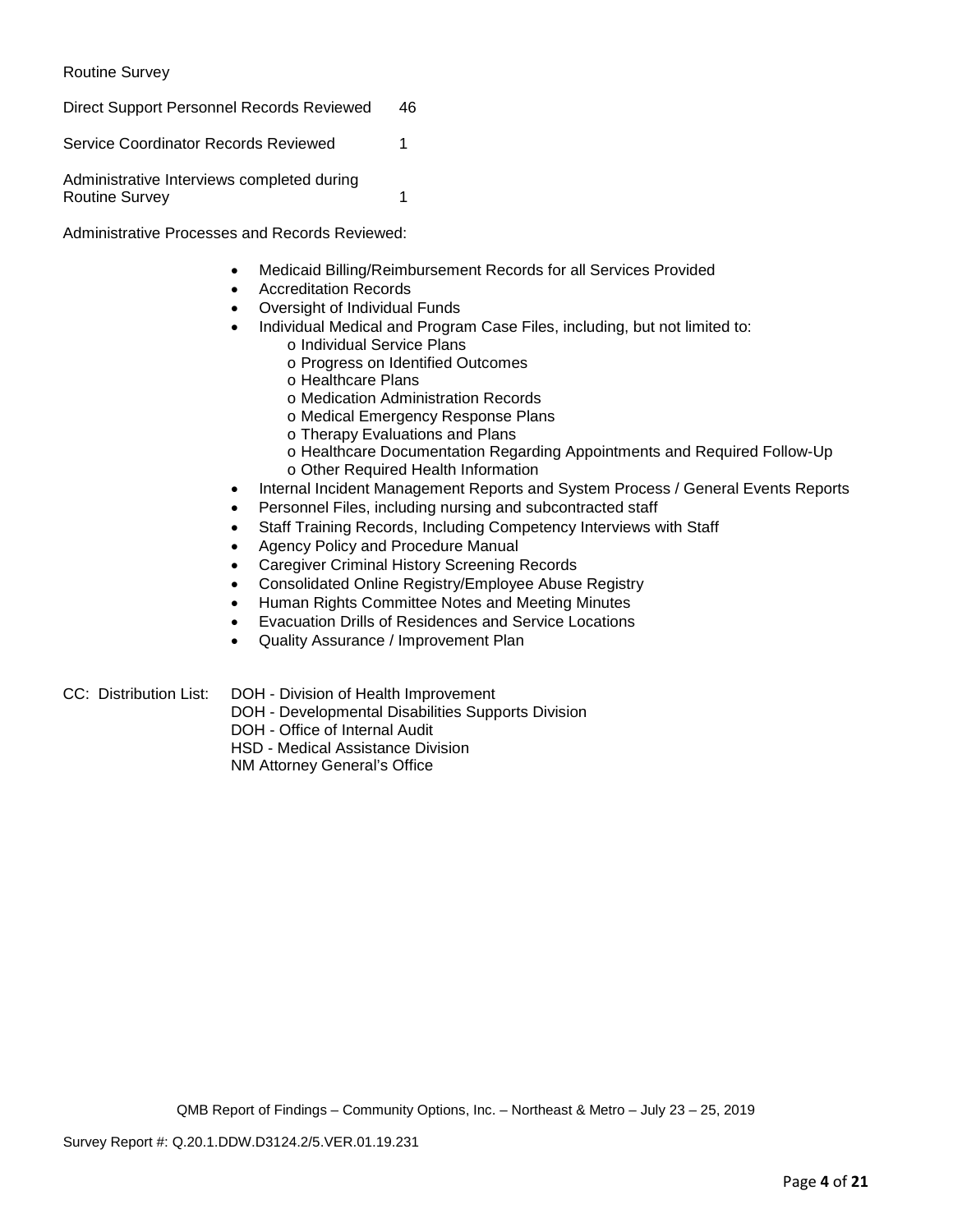### **Department of Health, Division of Health Improvement QMB Determination of Compliance Process**

The Division of Health Improvement, Quality Management Bureau (QMB) surveys compliance of the Developmental Disabilities Waiver (DDW) standards and other state and federal regulations. For the purpose of the LCA / CI survey the CMS waiver assurances have been grouped into four (4) Service Domains: Plan of Care (ISP Implementation); Qualified Providers; Health, Welfare and Safety; and Administrative Oversight (note that Administrative Oversight listed in this document is not the same as the CMS assurance of Administrative Authority. Used in this context it is related to the agency's operational policies and procedures, Quality Assurance system and Medicaid billing and reimbursement processes.)

The QMB Determination of Compliance process is based on provider compliance or non-compliance with standards and regulations identified during the on-site survey process and as reported in the QMB Report of Findings. All areas reviewed by QMB have been agreed to by DDSD and DHI/QMB and are reflective of CMS requirements. All deficiencies (non-compliance with standards and regulations) are identified and cited as either a Standard level deficiency or a Condition of Participation level deficiency in the QMB Reports of Findings. All deficiencies require corrective action when non-compliance is identified.

Each deficiency in your Report of Findings has been predetermined to be a Standard Level Deficiency, a Condition of Participation Level Deficiency, if below 85% compliance or a non-negotiable Condition of Participation Level Deficiency. Your Agency's overall Compliance Determination is based on a Scope and Severity Scale which takes into account the number of Standard and Condition Level Tags cited as well as the percentage of Individuals affected in the sample.

# **Conditions of Participation (CoPs)**

CoPs are based on the Centers for Medicare and Medicaid Services, Home and Community-Based Waiver required assurances, in addition to the New Mexico Developmental Disability Waiver (DDW) Service Standards. The Division of Health Improvement (DHI), in conjunction with the Developmental Disability Support Division (DDSD), has identified certain deficiencies that have the potential to be a Condition of Participation Level, if the tag falls below 85% compliance based on the number of people affected. Additionally, there are what are called nonnegotiable Conditions of Participation, regardless if one person or multiple people are affected. In this context, a CoP is defined as an essential / fundamental regulation or standard, which when out of compliance directly affects the health and welfare of the Individuals served. If no deficiencies within a Tag are at the level of a CoP, it is cited as a Standard Level Deficiency.

#### *Service Domains and CoPs for Living Care Arrangements and Community Inclusion are as follows:*

**Service Domain: Service Plan: ISP Implementation -** *Services are delivered in accordance with the service plan, including type, scope, amount, duration and frequency specified in the service plan.*

#### **Potential Condition of Participation Level Tags, if compliance is below 85%:**

- **1A08.3 –** Administrative Case File: Individual Service Plan / ISP Components
- **1A32 –** Administrative Case File: Individual Service Plan Implementation
- **LS14 –** Residential Service Delivery Site Case File (ISP and Healthcare Requirements)
- **IS14 –** CCS / CIES Service Delivery Site Case File (ISP and Healthcare Requirements)

**Service Domain: Qualified Providers -** *The State monitors non-licensed/non-certified providers to assure adherence to waiver requirements. The State implements its policies and procedures for verifying that provider training is conducted in accordance with State requirements and the approved waiver.*

#### **Potential Condition of Participation Level Tags, if compliance is below 85%:**

• **1A20 -** Direct Support Personnel Training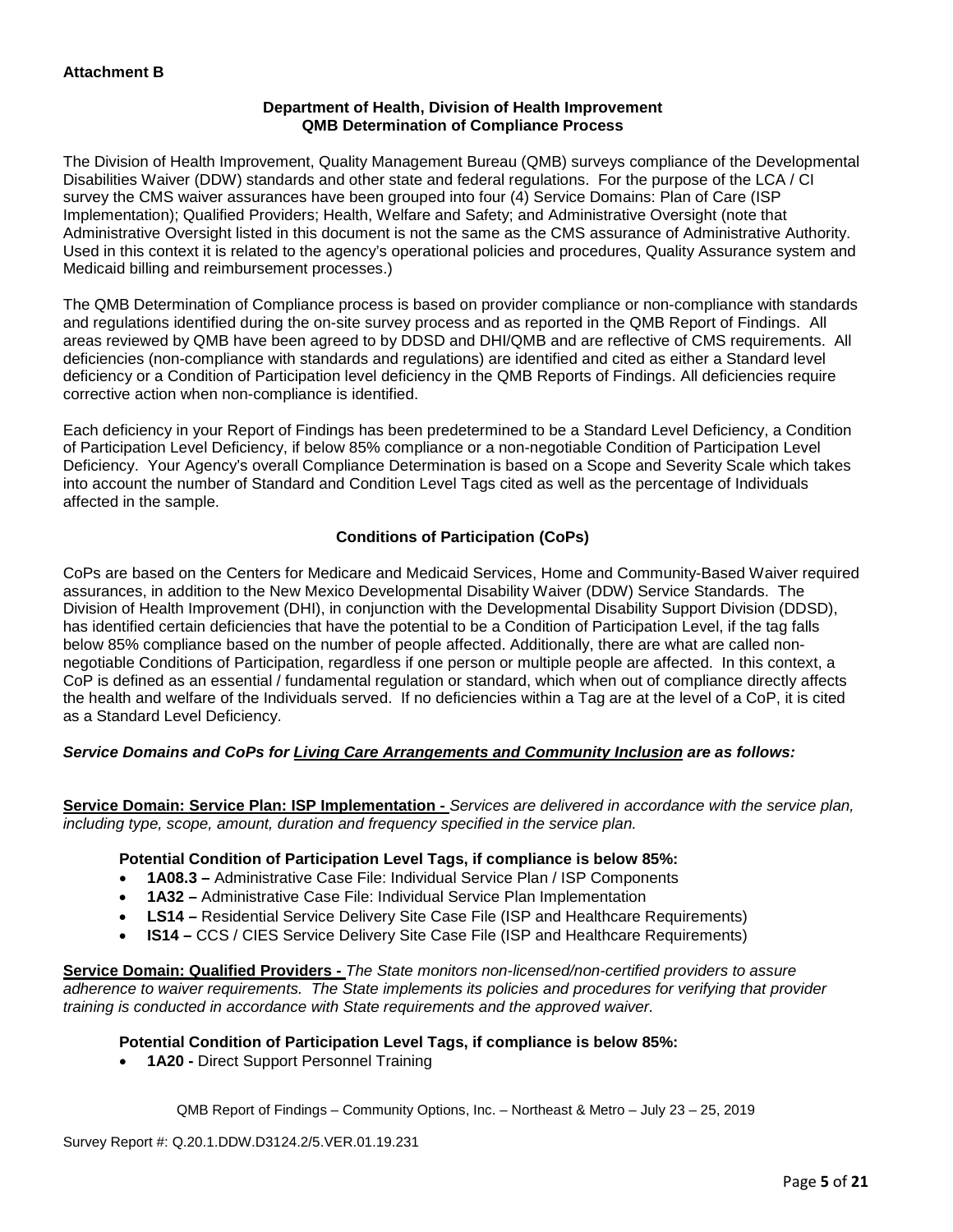- **1A22 -** Agency Personnel Competency
- **1A37 –** Individual Specific Training

### **Non-Negotiable Condition of Participation Level Tags (one or more Individuals are cited):**

- **1A25.1 –** Caregiver Criminal History Screening
- **1A26.1 –** Consolidated On-line Registry Employee Abuse Registry

**Service Domain: Health, Welfare and Safety -** *The State, on an ongoing basis, identifies, addresses and seeks to prevent occurrences of abuse, neglect and exploitation. Individuals shall be afforded their basic human rights. The provider supports individuals to access needed healthcare services in a timely manner.*

### **Potential Condition of Participation Level Tags, if compliance is below 85%:**

- **1A08.2 –** Administrative Case File: Healthcare Requirements & Follow-up
- **1A09 –** Medication Delivery Routine Medication Administration
- **1A09.1 –** Medication Delivery PRN Medication Administration
- **1A15.2 –** Administrative Case File: Healthcare Documentation (Therap and Required Plans)

#### **Non-Negotiable Condition of Participation Level Tags (one or more Individuals are cited):**

- **1A05 –** General Requirements / Agency Policy and Procedure Requirements
- **1A07 –** Social Security Income (SSI) Payments
- **1A09.2 –** Medication Delivery Nurse Approval for PRN Medication
- **1A15 –** Healthcare Coordination Nurse Availability / Knowledge
- **1A31 –** Client Rights/Human Rights
- **LS25.1 –** Residential Reqts. (Physical Environment Supported Living / Family Living / Intensive Medical Living)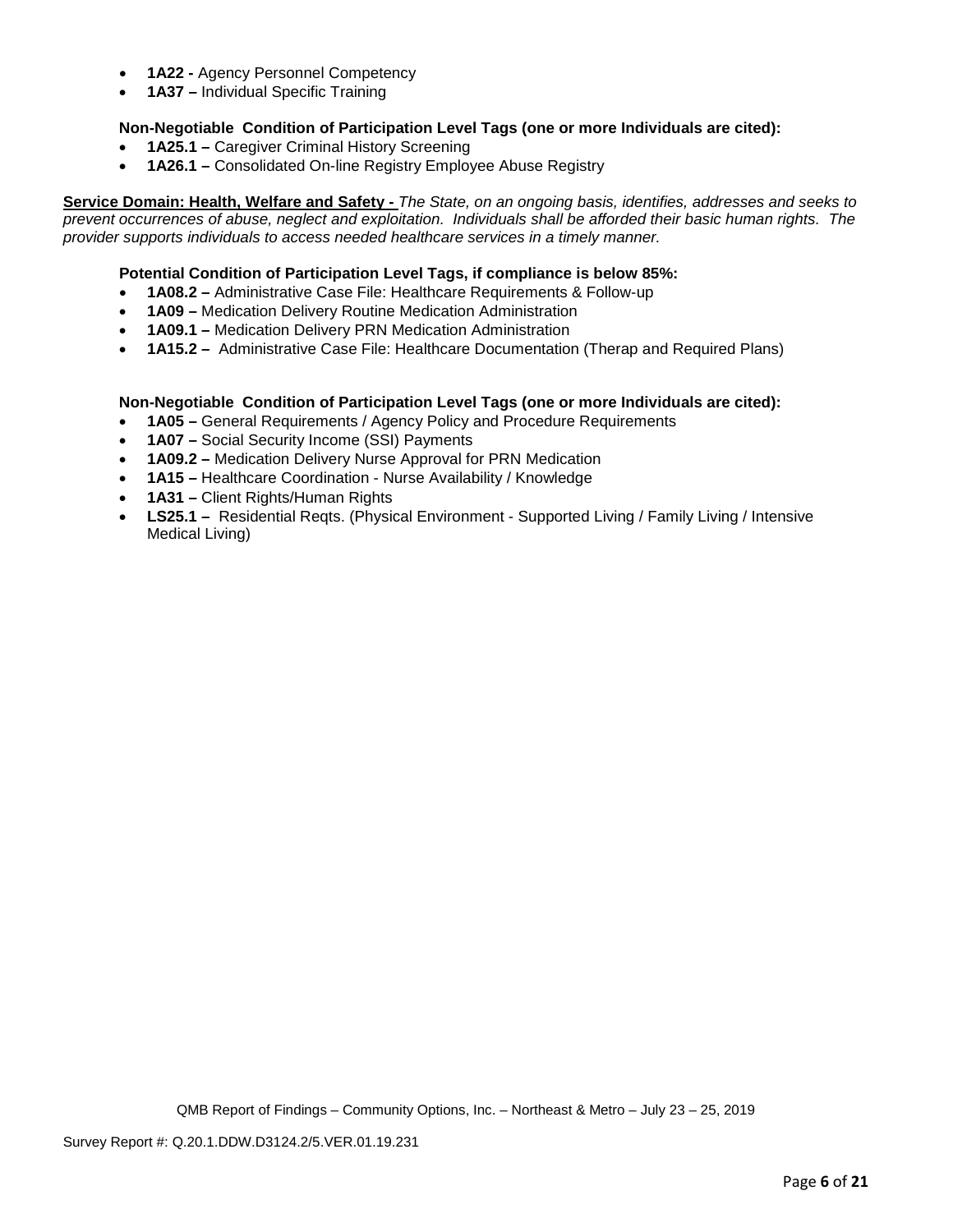### **Attachment C**

#### **Guidelines for the Provider Informal Reconsideration of Finding (IRF) Process**

#### **Introduction:**

Throughout the QMB Survey process, surveyors are openly communicating with providers. Open communication means surveyors have clarified issues and/or requested missing information before completing the review through the use of the signed/dated "Document Request," or "Administrative Needs," etc. forms. Regardless, there may still be instances where the provider disagrees with a specific finding. Providers may use the following process to informally dispute a finding.

### **Instructions:**

- 1. The Informal Reconsideration of the Finding (IRF) request must be received in writing to the QMB Deputy Bureau Chief **within 10 business days** of receipt of the final Report of Findings (*Note: No extensions are granted for the IRF)*.
- 2. The written request for an IRF *must* be completed on the QMB Request for Informal Reconsideration of Finding form available on the QMB website: <https://nmhealth.org/about/dhi/cbp/irf/>
- 3. The written request for an IRF must specify in detail the request for reconsideration and why the finding is inaccurate.
- 4. The IRF request must include all supporting documentation or evidence.
- 5. If you have questions about the IRF process, email the IRF Chairperson, Crystal Lopez-Beck a[t Crystal.Lopez-](mailto:Crystal.Lopez-Beck@state.nm.us)[Beck@state.nm.us](mailto:Crystal.Lopez-Beck@state.nm.us) for assistance.

### **The following limitations apply to the IRF process:**

- The written request for an IRF and all supporting evidence must be received within 10 business days.
- Findings based on evidence requested during the survey and not provided may not be subject to reconsideration.
- The supporting documentation must be new evidence not previously reviewed or requested by the survey team.
- Providers must continue to complete their Plan of Correction during the IRF process
- Providers may not request an IRF to challenge the sampling methodology.
- Providers may not request an IRF based on disagreement with the nature of the standard or regulation.
- Providers may not request an IRF to challenge the team composition.
- Providers may not request an IRF to challenge the DHI/QMB determination of compliance or the length of their DDSD provider contract.

A Provider forfeits the right to an IRF if the request is not received within 10 business days of receiving the report and/or does not include all supporting documentation or evidence to show compliance with the standards and regulations.

The IRF Committee will review the request; the Provider will be notified in writing of the ruling; no face-to-face meeting will be conducted.

When a Provider requests that a finding be reconsidered, it does not stop or delay the Plan of Correction process. **Providers must continue to complete the Plan of Correction, including the finding in dispute regardless of the IRF status.** If a finding is removed or modified, it will be noted and removed or modified from the Report of Findings. It should be noted that in some cases a Plan of Correction may be completed prior to the IRF process being completed. The provider will be notified in writing on the decisions of the IRF committee.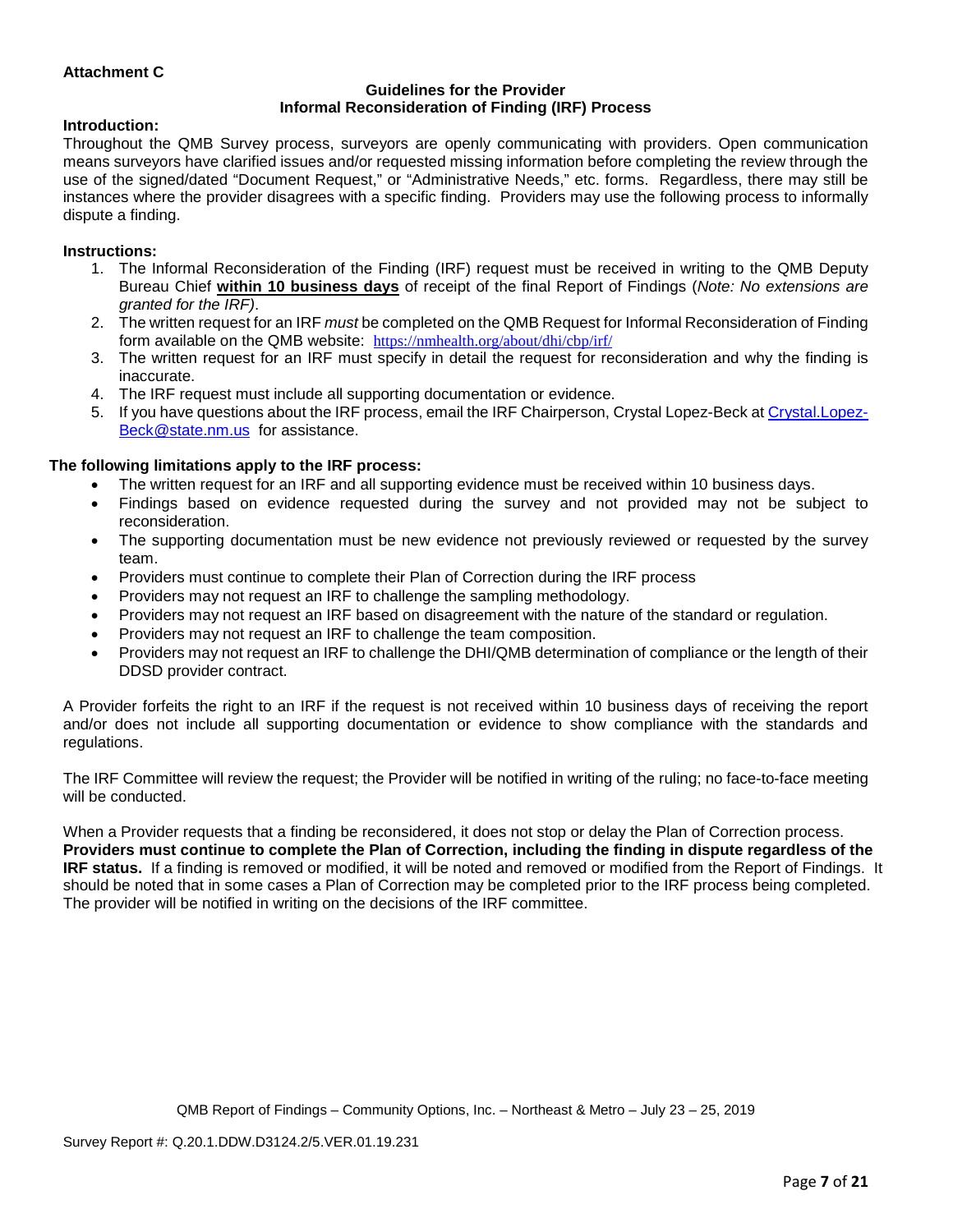# **QMB Determinations of Compliance**

### **Compliance:**

The QMB determination of *Compliance* indicates that a provider has either no deficiencies found during a survey or that no deficiencies at the Condition of Participation Level were found. The agency has obtained a level of compliance such that there is a minimal potential for harm to individuals' health and safety. To qualify for a determination of *Compliance*, the provider must have received no Conditions of Participation Level Deficiencies and have a minimal number of Individuals on the sample affected by the findings indicated in the Standards Level Tags.

### **Partial-Compliance with Standard Level Tags:**

The QMB determination of *Partial-Compliance with Standard Level Tags* indicates that a provider is in compliance with all Condition of Participation Level deficiencies but is out of compliance with a certain percentage of Standard Level deficiencies. This partial-compliance, if not corrected, may result in a negative outcome or the potential for more than minimal harm to individuals' health and safety. There are two ways to receive a determination of Partial Compliance with Standard Level Tags:

- 1. Your Report of Findings includes 16 or fewer Standards Level Tags with between 75% and 100% of the survey sample affected in any tag.
- 2. Your Report of Findings includes 17 or more Standard Level Tags with between 50% to 74% of the survey sample affected in any tag.

#### **Partial-Compliance with Standard Level Tags and Condition of Participation Level Tags:**

The QMB determination of *Partial-Compliance with Standard Level Tags and Condition of Participation Level Tags*  indicates that a provider is out of compliance with one to five  $(1 - 5)$  Condition of Participation Level Tags. This partial-compliance, if not corrected, may result in a serious negative outcome or the potential for more than minimal harm to individuals' health and safety.

#### **Non-Compliance:**

The QMB determination of *Non-Compliance* indicates a provider is significantly out of compliance with both Standard Level deficiencies and Conditions of Participation level deficiencies. This non-compliance, if not corrected, may result in a serious negative outcome or the potential for more than minimal harm to individuals' health and safety. There are three ways an agency can receive a determination of Non-Compliance:

- 1. Your Report of Findings includes 17 or more total Tags with 0 to 5 Condition of Participation Level Tags with 75% to 100% of the survey sample affected in any Condition of Participation Level tag.
- 2. Your Report of Findings includes any amount of Standard Level Tags with 6 or more Condition of Participation Level Tags.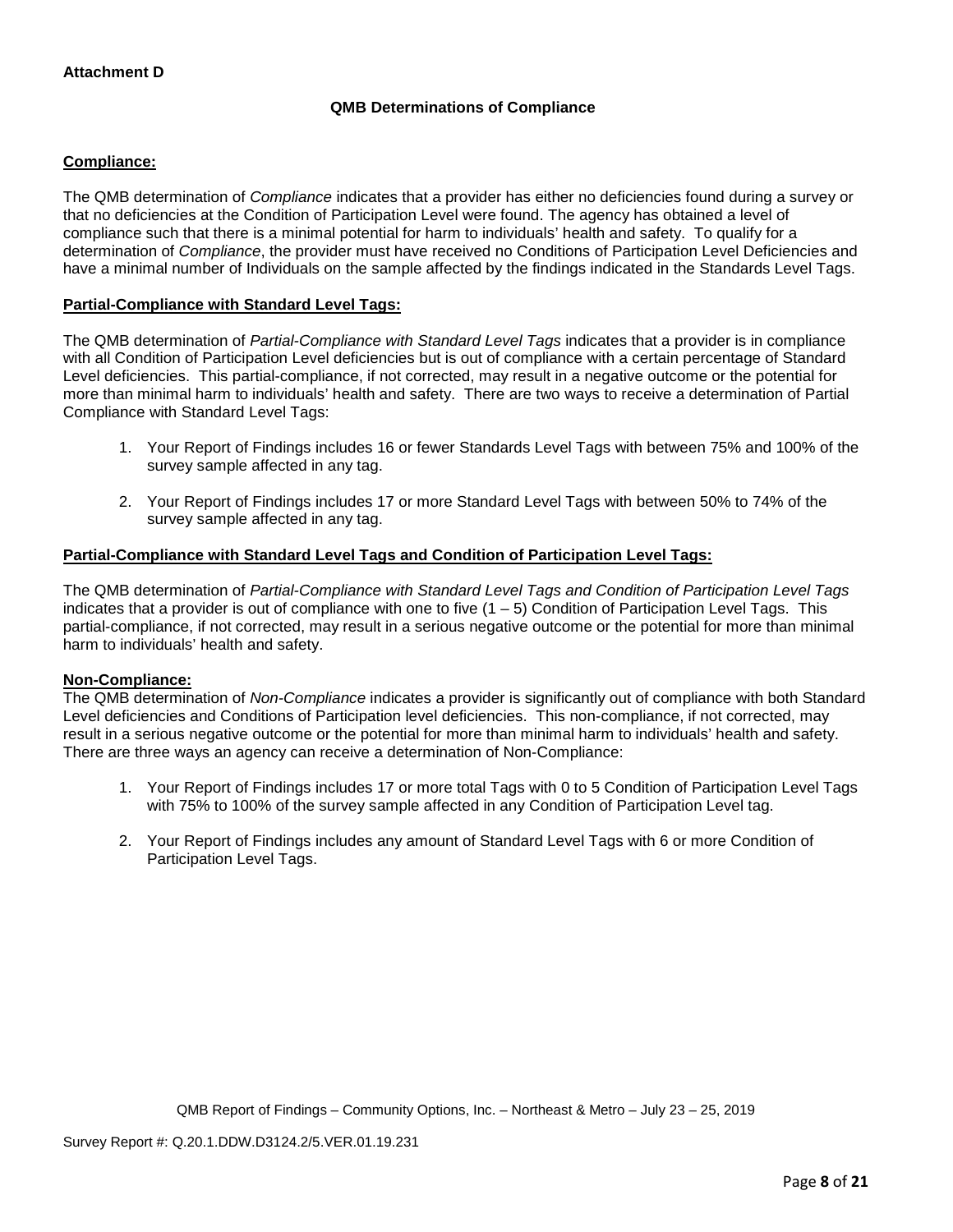| <b>Compliance</b>                                                                                                    | Weighting                                                                                                                     |                                                                                                                               |                                                                                                                                |                                                                                                                           |                                                                                                                  |                                                                                                                                     |                                                                                                               |
|----------------------------------------------------------------------------------------------------------------------|-------------------------------------------------------------------------------------------------------------------------------|-------------------------------------------------------------------------------------------------------------------------------|--------------------------------------------------------------------------------------------------------------------------------|---------------------------------------------------------------------------------------------------------------------------|------------------------------------------------------------------------------------------------------------------|-------------------------------------------------------------------------------------------------------------------------------------|---------------------------------------------------------------------------------------------------------------|
| <b>Determination</b>                                                                                                 |                                                                                                                               | <b>LOW</b>                                                                                                                    |                                                                                                                                | <b>MEDIUM</b>                                                                                                             |                                                                                                                  |                                                                                                                                     | <b>HIGH</b>                                                                                                   |
| <b>Total Tags:</b>                                                                                                   | up to $16$                                                                                                                    | 17 or more                                                                                                                    | up to 16                                                                                                                       | 17 or more                                                                                                                | <b>Any Amount</b>                                                                                                | 17 or more                                                                                                                          | <b>Any Amount</b>                                                                                             |
|                                                                                                                      | and                                                                                                                           | and                                                                                                                           | and                                                                                                                            | and                                                                                                                       | And/or                                                                                                           | and                                                                                                                                 | And/or                                                                                                        |
| COP Level Tags:                                                                                                      | 0 COP                                                                                                                         | 0 COP                                                                                                                         | $0$ COP                                                                                                                        | 0 COP                                                                                                                     | $\overline{1}$ to 5 COP                                                                                          | 0 to 5 CoPs                                                                                                                         | 6 or more<br><b>COP</b>                                                                                       |
|                                                                                                                      | and                                                                                                                           | and                                                                                                                           | and                                                                                                                            | and                                                                                                                       |                                                                                                                  | and                                                                                                                                 |                                                                                                               |
| Sample Affected:                                                                                                     | 0 to 74%                                                                                                                      | 0 to 49%                                                                                                                      | 75 to 100%                                                                                                                     | 50 to 74%                                                                                                                 |                                                                                                                  | 75 to 100%                                                                                                                          |                                                                                                               |
| "Non-<br>Compliance"                                                                                                 |                                                                                                                               |                                                                                                                               |                                                                                                                                |                                                                                                                           |                                                                                                                  | 17 or more<br><b>Total Tags</b><br>with $75$ to<br>$100\%$ of the<br>Individuals in<br>the sample<br>cited in any<br>CoP Level tag. | Any Amount of<br><b>Standard Level</b><br>Tags and 6 or<br>more Conditions<br>of Participation<br>Level Tags. |
| "Partial<br>Compliance with<br><b>Standard Level tags</b><br>and Condition of<br><b>Participation Level</b><br>Tags" |                                                                                                                               |                                                                                                                               |                                                                                                                                |                                                                                                                           | <b>Any Amount</b><br><b>Standard Level</b><br>Tags, plus 1 to 5<br>Conditions of<br>Participation<br>Level tags. |                                                                                                                                     |                                                                                                               |
| "Partial<br>Compliance with<br><b>Standard Level</b><br>tags"                                                        |                                                                                                                               |                                                                                                                               | up to 16<br><b>Standard Level</b><br>Tags with 75<br>to $100\%$ of the<br>individuals in<br>the sample<br>cited in any<br>tag. | 17 or more<br><b>Standard Level</b><br>Tags with 50<br>to $74\%$ of the<br>individuals in<br>the sample<br>cited any tag. |                                                                                                                  |                                                                                                                                     |                                                                                                               |
| "Compliance"                                                                                                         | Up to $16$<br><b>Standard Level</b><br>Tags with 0 to<br>$74%$ of the<br>individuals in<br>the sample<br>cited in any<br>tag. | 17 or more<br><b>Standard Level</b><br>Tags with 0 to<br>$49%$ of the<br>individuals in<br>the sample<br>cited in any<br>tag. |                                                                                                                                |                                                                                                                           |                                                                                                                  |                                                                                                                                     |                                                                                                               |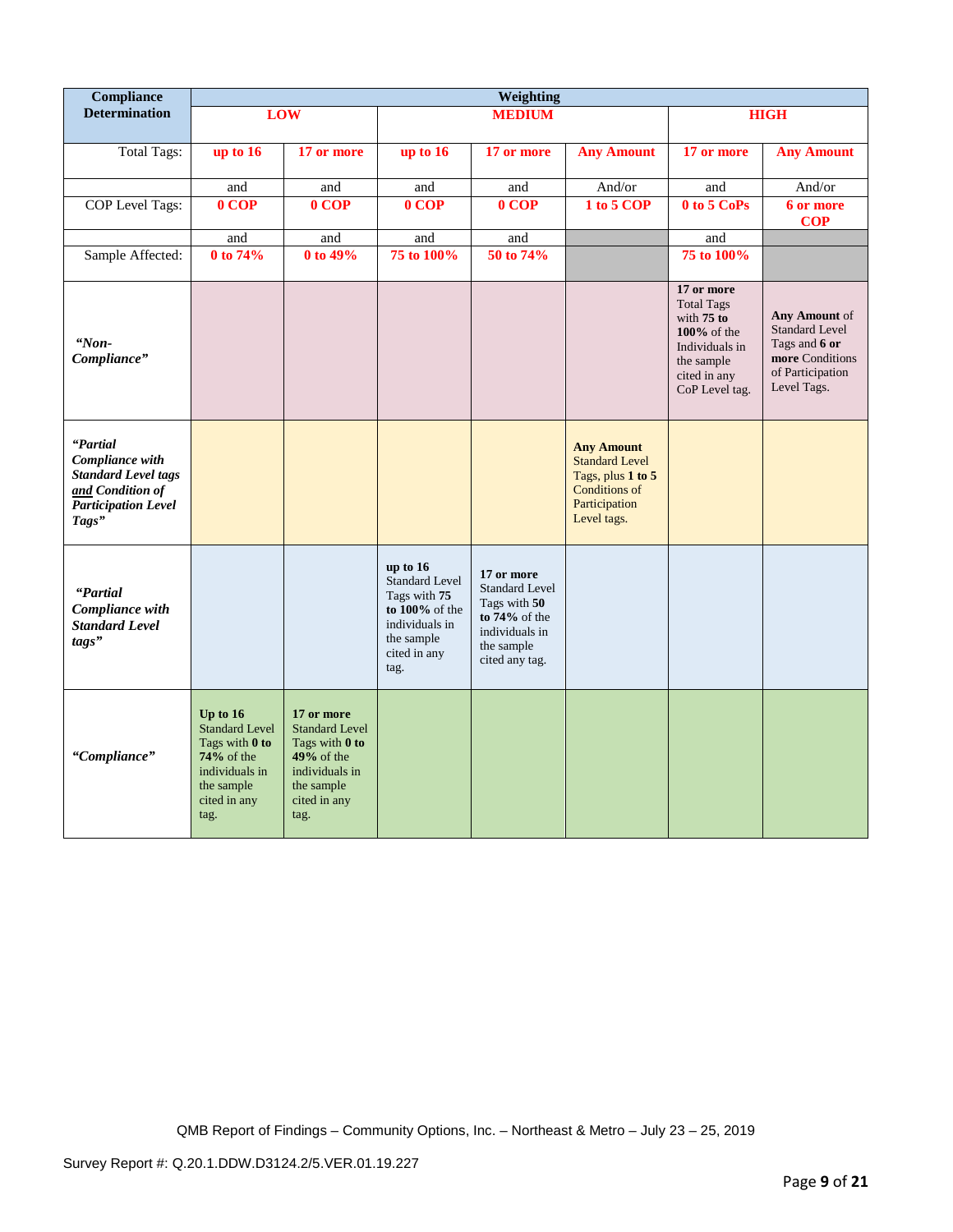**Agency: Community Options, Inc. – Metro and Northeast Regions** Program: Developmental Disabilities Waiver<br>Service: 2018: Supported Living, Family Liv **2018:** Supported Living, Family Living, Customized Community Supports, Community Integrated Employment Services<br>Verification Survey Type:<br>Routine Survey: **Rovember 21 - 30, 2018**<br>July 23 - 25, 2019 **Verification Survey:** 

| <b>Standard of Care</b>                                                                                                                                                                                                                                                                                                                                                                                                                                                                                                                                                                                                                                                                                                                                                                                                                                                                                                                                                                                                                                                                                                                                                                                                                                                                                                                                                                                                                                                                       | <b>Routine Survey Deficiencies</b><br>November 21 - 30, 2018                                                                                                                                                                                                                                                                                                                                                                                                                                                                                                                                           | <b>Verification Survey New and Repeat Deficiencies</b><br>July 23 - 25, 2019                                                                                                                                                                                                                                                                                                                                                                                                                                                                                                                                                                                                                                                                                                                                                                                                                                                                                                |  |  |  |
|-----------------------------------------------------------------------------------------------------------------------------------------------------------------------------------------------------------------------------------------------------------------------------------------------------------------------------------------------------------------------------------------------------------------------------------------------------------------------------------------------------------------------------------------------------------------------------------------------------------------------------------------------------------------------------------------------------------------------------------------------------------------------------------------------------------------------------------------------------------------------------------------------------------------------------------------------------------------------------------------------------------------------------------------------------------------------------------------------------------------------------------------------------------------------------------------------------------------------------------------------------------------------------------------------------------------------------------------------------------------------------------------------------------------------------------------------------------------------------------------------|--------------------------------------------------------------------------------------------------------------------------------------------------------------------------------------------------------------------------------------------------------------------------------------------------------------------------------------------------------------------------------------------------------------------------------------------------------------------------------------------------------------------------------------------------------------------------------------------------------|-----------------------------------------------------------------------------------------------------------------------------------------------------------------------------------------------------------------------------------------------------------------------------------------------------------------------------------------------------------------------------------------------------------------------------------------------------------------------------------------------------------------------------------------------------------------------------------------------------------------------------------------------------------------------------------------------------------------------------------------------------------------------------------------------------------------------------------------------------------------------------------------------------------------------------------------------------------------------------|--|--|--|
| Service Domain: Service Plans: ISP Implementation - Services are delivered in accordance with the service plan, including type, scope, amount, duration and<br>frequency specified in the service plan.                                                                                                                                                                                                                                                                                                                                                                                                                                                                                                                                                                                                                                                                                                                                                                                                                                                                                                                                                                                                                                                                                                                                                                                                                                                                                       |                                                                                                                                                                                                                                                                                                                                                                                                                                                                                                                                                                                                        |                                                                                                                                                                                                                                                                                                                                                                                                                                                                                                                                                                                                                                                                                                                                                                                                                                                                                                                                                                             |  |  |  |
| Tag #1A43.1 General Events Reporting -<br><b>Individual Reporting</b>                                                                                                                                                                                                                                                                                                                                                                                                                                                                                                                                                                                                                                                                                                                                                                                                                                                                                                                                                                                                                                                                                                                                                                                                                                                                                                                                                                                                                         | <b>Standard Level Deficiency</b>                                                                                                                                                                                                                                                                                                                                                                                                                                                                                                                                                                       | <b>Standard Level Deficiency</b>                                                                                                                                                                                                                                                                                                                                                                                                                                                                                                                                                                                                                                                                                                                                                                                                                                                                                                                                            |  |  |  |
| Developmental Disabilities (DD) Waiver Service<br>Standards 2/26/2018; Re-Issue: 12/28/2018; Eff<br>1/1/2019<br><b>Chapter 19: Provider Reporting Requirements: 19.2</b><br>General Events Reporting (GER): The purpose of<br>General Events Reporting (GER) is to report, track and<br>analyze events, which pose a risk to adults in the DD<br>Waiver program, but do not meet criteria for ANE or<br>other reportable incidents as defined by the IMB.<br>Analysis of GER is intended to identify emerging<br>patterns so that preventative action can be taken at the<br>individual, Provider Agency, regional and statewide<br>level. On a quarterly and annual basis, DDSD analyzes<br>GER data at the provider, regional and statewide levels<br>to identify any patterns that warrant intervention.<br>Provider Agency use of GER in Therap is required as<br>follows:<br>1. DD Waiver Provider Agencies approved to provide<br>Customized In- Home Supports, Family Living, IMLS,<br>Supported Living, Customized Community Supports,<br>Community Integrated Employment, Adult Nursing and<br>Case Management must use GER in the Therap<br>system.<br>2. DD Waiver Provider Agencies referenced above are<br>responsible for entering specified information into the<br>GER section of the secure website operated under<br>contract by Therap according to the GER Reporting<br>Requirements in Appendix B GER Requirements.<br>3. At the Provider Agency's discretion additional | Based on record review, the Agency did not follow<br>the General Events Reporting requirements as<br>indicated by the policy for 1 of 12 individuals.<br>The following General Events Reporting records<br>contained evidence that indicated the General<br>Events Report was not entered and / or approved<br>within 2 business days:<br>Individual #5<br>• General Events Report (GER) indicates on<br>11/12/2017 the "Individual has a medium pressure<br>sore in her right butt cheek she was found like this<br>on Sunday morning at 7am unknown reason."<br>(Neglect). GER was pending approval. | <b>New / Repeat Finding:</b><br>Based on record review, the Agency did not follow<br>the General Events Reporting requirements as<br>indicated by the policy for 4 of 11 individuals.<br>The following General Events Reporting records<br>contained evidence that indicated the General<br>Events Report was not entered and / or approved<br>within 2 business days and / or entered within<br>30 days for medication errors:<br>Individual #1<br>• General Events Report (GER) indicates on<br>12/18/2018 the Individual's Medication was<br>unavailable. (Medication Error). GER was<br>pending approval.<br>Individual #6<br>General Events Report (GER) indicates on<br>12/12/2018 the Individual's Medication was not<br>documented on MAR. (Medication Error). GER<br>was pending approval.<br>General Events Report (GER) indicates on<br>12/1/2018 the Individual's Medication was not<br>documented on MAR. (Medication error). GER<br>was approved on 1/3/2019. |  |  |  |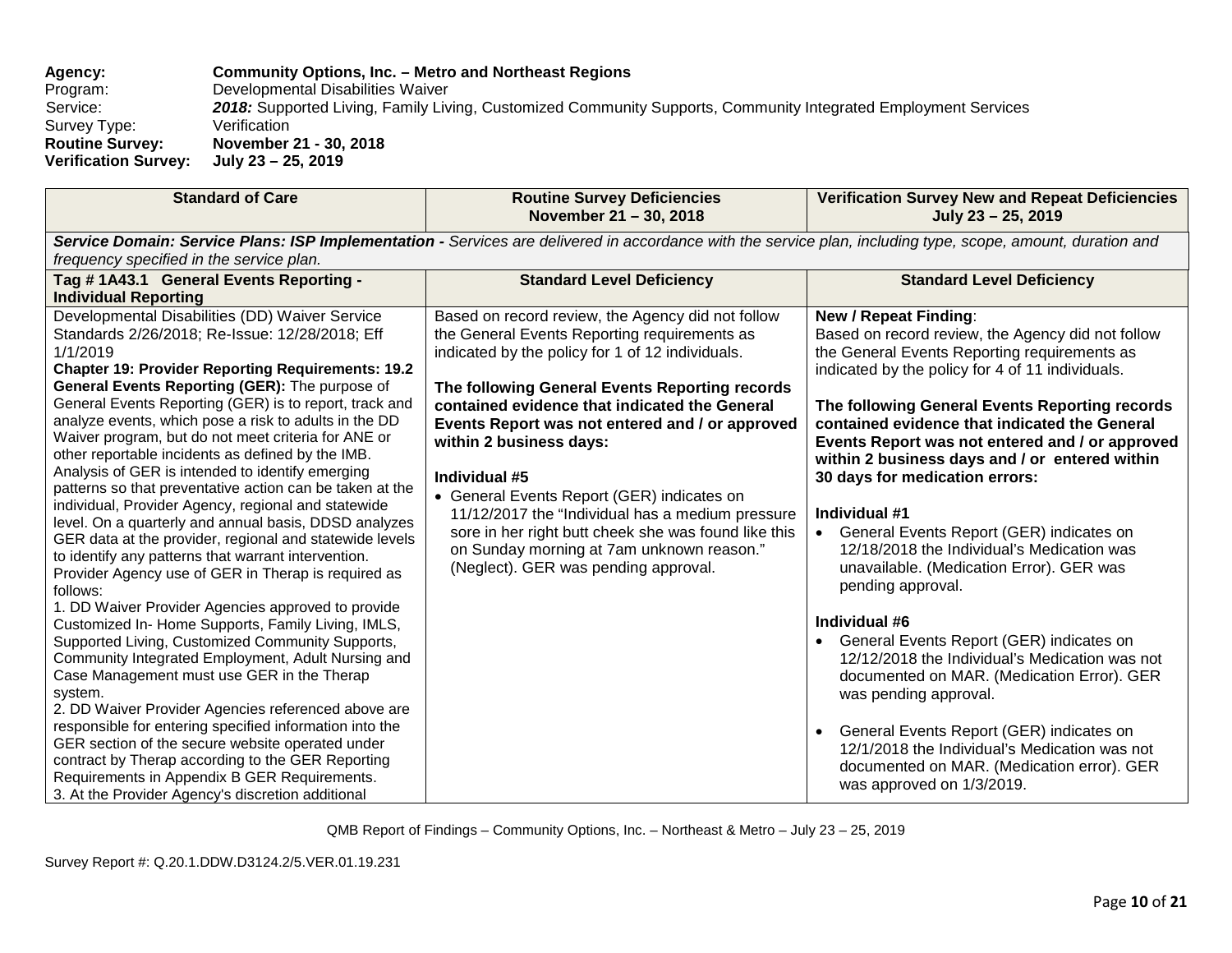| events, which are not required by DDSD, may also be       |                                                   |
|-----------------------------------------------------------|---------------------------------------------------|
| tracked within the GER section of Therap.                 |                                                   |
|                                                           | Individual #8                                     |
| 4. GER does not replace a Provider Agency's               | General Events Report (GER) indicates on          |
| obligations to report ANE or other reportable incidents   | 5/2/2019 the Individual had received a cut on the |
| as described in Chapter 18: Incident Management           | wrist. (Injury). GER was approved on 5/17/2019.   |
| System.                                                   |                                                   |
| 5. GER does not replace a Provider Agency's               | General Events Report (GER) indicates on          |
| obligations related to healthcare coordination,           | 2/13/2019 the Individual had abdominal pain and   |
| modifications to the ISP, or any other risk management    |                                                   |
| and QI activities.                                        | was taken to the E.R. (Hospital). GER was         |
|                                                           | approved on 2/27/2019.                            |
| Appendix B GER Requirements: DDSD is pleased to           |                                                   |
| introduce the revised General Events Reporting (GER),     | General Events Report (GER) indicates on          |
| requirements. There are two important changes related     | 2/11/2019 the Individual had abdominal pain and   |
| to medication error reporting:                            | was taken to the E.R. (Hospital). GER was         |
| 1. Effective immediately, DDSD requires ALL               | approved on 2/27/2019.                            |
| medication errors be entered into Therap GER with the     |                                                   |
| exception of those required to be reported to Division of | Individual #12                                    |
| Health Improvement-Incident Management Bureau.            |                                                   |
| 2. No alternative methods for reporting are permitted.    | General Events Report (GER) indicates on          |
| The following events need to be reported in the           | 7/10/2019 the Individual was given a PRN          |
|                                                           | Psychotropic medication. (PRN Psychotropic        |
| Therap GER:                                               | Use). GER was approved on 7/15/2019.              |
| - Emergency Room/Urgent Care/Emergency Medical            |                                                   |
| Services                                                  | General Events Report (GER) indicates on          |
| - Falls Without Injury                                    | 2/14/2019 (8:00 AM) the Individual was given a    |
| - Injury (including Falls, Choking, Skin Breakdown and    | PRN Psychotropic medication. (PRN                 |
| Infection)                                                | Psychotropic Use). GER was approved on            |
| - Law Enforcement Use                                     | 7/23/2019.                                        |
| - Medication Errors                                       |                                                   |
| - Medication Documentation Errors                         |                                                   |
| - Missing Person/Elopement                                | General Events Report (GER) indicates on          |
| - Out of Home Placement- Medical: Hospitalization,        | 2/14/2019 (3:00 PM) the Individual was given a    |
| Long Term Care, Skilled Nursing or Rehabilitation         | PRN Psychotropic medication. (PRN                 |
| <b>Facility Admission</b>                                 | Psychotropic Use). GER was approved on            |
| - PRN Psychotropic Medication                             | 7/23/2019.                                        |
| <b>Restraint Related to Behavior</b>                      |                                                   |
| - Suicide Attempt or Threat                               | General Events Report (GER) indicates on          |
| Entry Guidance: Provider Agencies must complete the       | 2/5/2019 a wound on the Individual's arm was      |
| following sections of the GER with detailed information:  | swollen and bloody and the Individual was taken   |
| profile information, event information, other event       | to Urgent Care. (Hospital). GER was approved      |
| information, general information, notification, actions   | on 7/23/2019.                                     |
| taken or planned, and the review follow up comments       |                                                   |
| section. Please attach any pertinent external             |                                                   |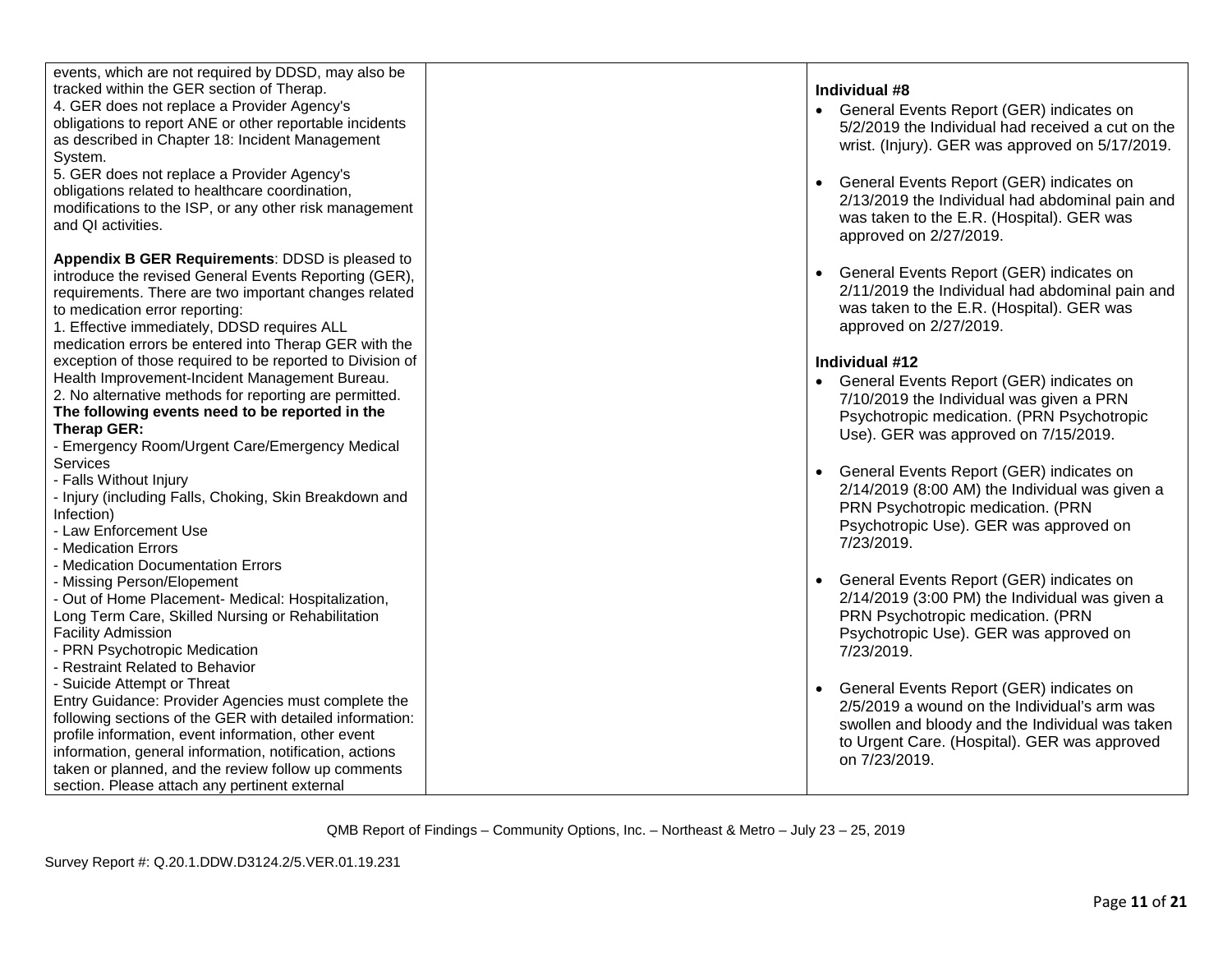| documents such as discharge summary, medical<br>consultation form, etc. Provider Agencies must enter<br>and approve GERs within 2 business days with the<br>exception of Medication Errors which must be entered<br>into GER on at least a monthly basis. | • General Events Report (GER) indicates on<br>2/4/2019 the Individual had a wound on arm and<br>was taken to Urgent Care. (Hospital). GER was<br>approved on 7/23/2019.<br>General Events Report (GER) indicates on<br>$\bullet$<br>1/8/2019 the Individual was taken by police to<br>UNM for evaluation and self-sustained injuries.<br>(Law Enforcement). GER was approved on<br>$1/22/2019$ .<br>General Events Report (GER) indicates on<br>$\bullet$<br>1/8/2019 the Individual was restrained after<br>assaulting staff and injuring self. (Restraint<br>Related to Behavior). GER was approved on<br>7/23/2019. |
|-----------------------------------------------------------------------------------------------------------------------------------------------------------------------------------------------------------------------------------------------------------|------------------------------------------------------------------------------------------------------------------------------------------------------------------------------------------------------------------------------------------------------------------------------------------------------------------------------------------------------------------------------------------------------------------------------------------------------------------------------------------------------------------------------------------------------------------------------------------------------------------------|
|                                                                                                                                                                                                                                                           |                                                                                                                                                                                                                                                                                                                                                                                                                                                                                                                                                                                                                        |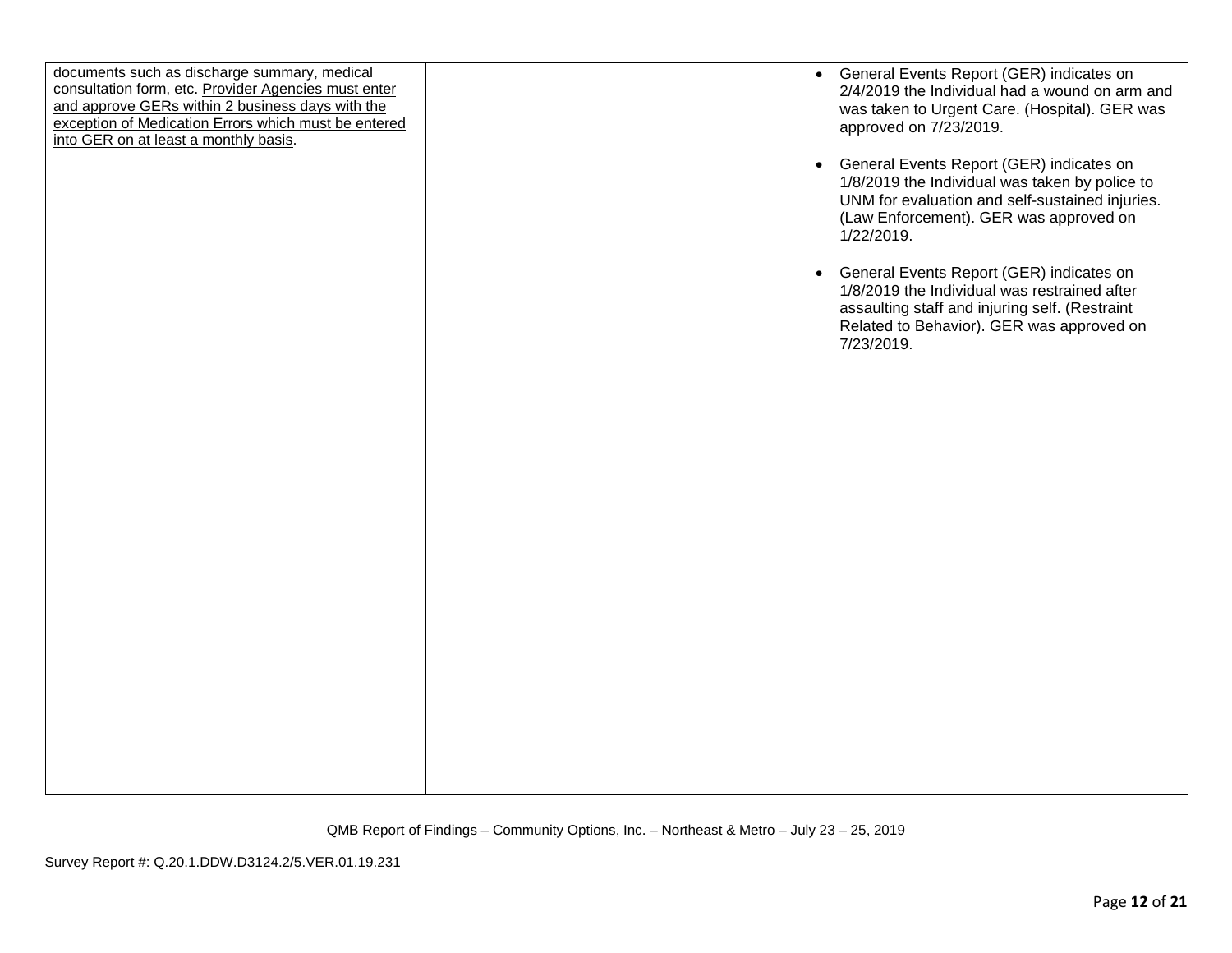| <b>Standard of Care</b>                                                                                                                                                                                                                                                                                               | <b>Routine Survey Deficiencies</b><br>November 21 - 30, 2018 | <b>Verification Survey New and Repeat Deficiencies</b><br>July 23-25, 2019 |  |  |  |
|-----------------------------------------------------------------------------------------------------------------------------------------------------------------------------------------------------------------------------------------------------------------------------------------------------------------------|--------------------------------------------------------------|----------------------------------------------------------------------------|--|--|--|
| Service Domain: Health and Welfare - The state, on an ongoing basis, identifies, addresses and seeks to prevent occurrences of abuse, neglect and exploitation.<br>Individuals shall be afforded their basic human rights. The provider supports individuals to access needed healthcare services in a timely manner. |                                                              |                                                                            |  |  |  |
| Tag #1A09 Medication Delivery - Routine                                                                                                                                                                                                                                                                               | <b>Condition of Participation Level Deficiency</b>           | <b>Condition of Participation Level Deficiency</b>                         |  |  |  |
| <b>Medication Administration</b>                                                                                                                                                                                                                                                                                      |                                                              |                                                                            |  |  |  |
| Developmental Disabilities (DD) Waiver Service                                                                                                                                                                                                                                                                        | After an analysis of the evidence it has been                | <b>New / Repeat Finding:</b>                                               |  |  |  |
| Standards 2/26/2018; Re-Issue: 12/28/2018; Eff                                                                                                                                                                                                                                                                        | determined there is a significant potential for a            |                                                                            |  |  |  |
| 1/1/2019                                                                                                                                                                                                                                                                                                              | negative outcome to occur.                                   | After an analysis of the evidence it has been                              |  |  |  |
| <b>Chapter 20: Provider Documentation and Client</b>                                                                                                                                                                                                                                                                  |                                                              | determined there is a significant potential for a                          |  |  |  |
| <b>Records 20.6 Medication Administration Record</b>                                                                                                                                                                                                                                                                  | Medication Administration Records (MAR) were                 | negative outcome to occur.                                                 |  |  |  |
| (MAR): A current Medication Administration Record                                                                                                                                                                                                                                                                     | reviewed for the months of June and July 2019.               |                                                                            |  |  |  |
| (MAR) must be maintained in all settings where                                                                                                                                                                                                                                                                        |                                                              | Medication Administration Records (MAR) were                               |  |  |  |
| medications or treatments are delivered. Family                                                                                                                                                                                                                                                                       | Based on record review, 6 of 12 individuals had              | reviewed for the months of June and July 2019.                             |  |  |  |
| Living Providers may opt not to use MARs if they are                                                                                                                                                                                                                                                                  | Medication Administration Records (MAR), which               |                                                                            |  |  |  |
| the sole provider who supports the person with                                                                                                                                                                                                                                                                        | contained missing medications entries and/or other           | Based on record review, 2 of 11 individuals had                            |  |  |  |
| medications or treatments. However, if there are                                                                                                                                                                                                                                                                      | errors:                                                      | Medication Administration Records (MAR), which                             |  |  |  |
| services provided by unrelated DSP, ANS for                                                                                                                                                                                                                                                                           |                                                              | contained missing medications entries and/or other                         |  |  |  |
| Medication Oversight must be budgeted, and a MAR                                                                                                                                                                                                                                                                      | Medication Administration Records contained                  | errors:                                                                    |  |  |  |
| must be created and used by the DSP.                                                                                                                                                                                                                                                                                  | missing entries. No documentation found indicating           | Individual #1                                                              |  |  |  |
| Primary and Secondary Provider Agencies are<br>responsible for:                                                                                                                                                                                                                                                       | reason for missing entries:                                  | <b>June 2019</b>                                                           |  |  |  |
| 1. Creating and maintaining either an electronic or                                                                                                                                                                                                                                                                   | Individual #1                                                | Medication Administration Records indicated the                            |  |  |  |
| paper MAR in their service setting. Provider                                                                                                                                                                                                                                                                          | October 2018                                                 | following medication were to be given. According to                        |  |  |  |
| Agencies may use the MAR in Therap, but are not                                                                                                                                                                                                                                                                       | Medication Administration Records contained                  | the MAR the following Medications were not                                 |  |  |  |
| mandated to do so.                                                                                                                                                                                                                                                                                                    | missing entries. No documentation found indicating           | available in the home on 6/8, 9, 2019:                                     |  |  |  |
| 2. Continually communicating any changes about                                                                                                                                                                                                                                                                        | reason for missing entries:                                  | • Clozapine 100mg tab (3 1/2 tabs daily at                                 |  |  |  |
| medications and treatments between Provider                                                                                                                                                                                                                                                                           |                                                              | bedtime).                                                                  |  |  |  |
| Agencies to assure health and safety.                                                                                                                                                                                                                                                                                 | • Aloe Vista 43% Protective (2 times daily) - Blank          |                                                                            |  |  |  |
| 7. Including the following on the MAR:                                                                                                                                                                                                                                                                                | 10/6, 19 (6:00 AM and 6:00 PM).                              | Individual #11                                                             |  |  |  |
| a. The name of the person, a transcription of the                                                                                                                                                                                                                                                                     |                                                              | <b>July 2019</b>                                                           |  |  |  |
| physician's or licensed health care provider's orders                                                                                                                                                                                                                                                                 | • Clonazepam 1mg tab (1 time daily) - Blank 10/29            | Medication Administration Records indicated the                            |  |  |  |
| including the brand and generic names for all                                                                                                                                                                                                                                                                         | - 31 (12:00 PM).                                             | following medication were to be given. According to                        |  |  |  |
| ordered routine and PRN medications or treatments,                                                                                                                                                                                                                                                                    |                                                              | the MAR the following Medications were not                                 |  |  |  |
| and the diagnoses for which the medications or                                                                                                                                                                                                                                                                        | • Lorazepam 1mg tab (2 times daily) - Blank 10/24            | available in the home on $7/3 - 8$ , 2019:                                 |  |  |  |
| treatments are prescribed;                                                                                                                                                                                                                                                                                            | - 26 (12:00 PM) Blank 10/29 - 31 (7:00AM and                 | • Triamcinolone 0.1% Cream (Apply 2 times daily                            |  |  |  |
| b. The prescribed dosage, frequency and method or                                                                                                                                                                                                                                                                     | 12:00 PM).                                                   | at 12:00 PM and 8:00 PM).                                                  |  |  |  |
| route of administration; times and dates of                                                                                                                                                                                                                                                                           |                                                              |                                                                            |  |  |  |
| administration for all ordered routine or PRN                                                                                                                                                                                                                                                                         | • Magnesium Gluconate (1 time daily) - Blank                 |                                                                            |  |  |  |
| prescriptions or treatments; over the counter (OTC)                                                                                                                                                                                                                                                                   | 10/16 - 18, 22 - 26, 29 - 31 (12:00 PM).                     |                                                                            |  |  |  |
| or "comfort" medications or treatments and all self-                                                                                                                                                                                                                                                                  |                                                              |                                                                            |  |  |  |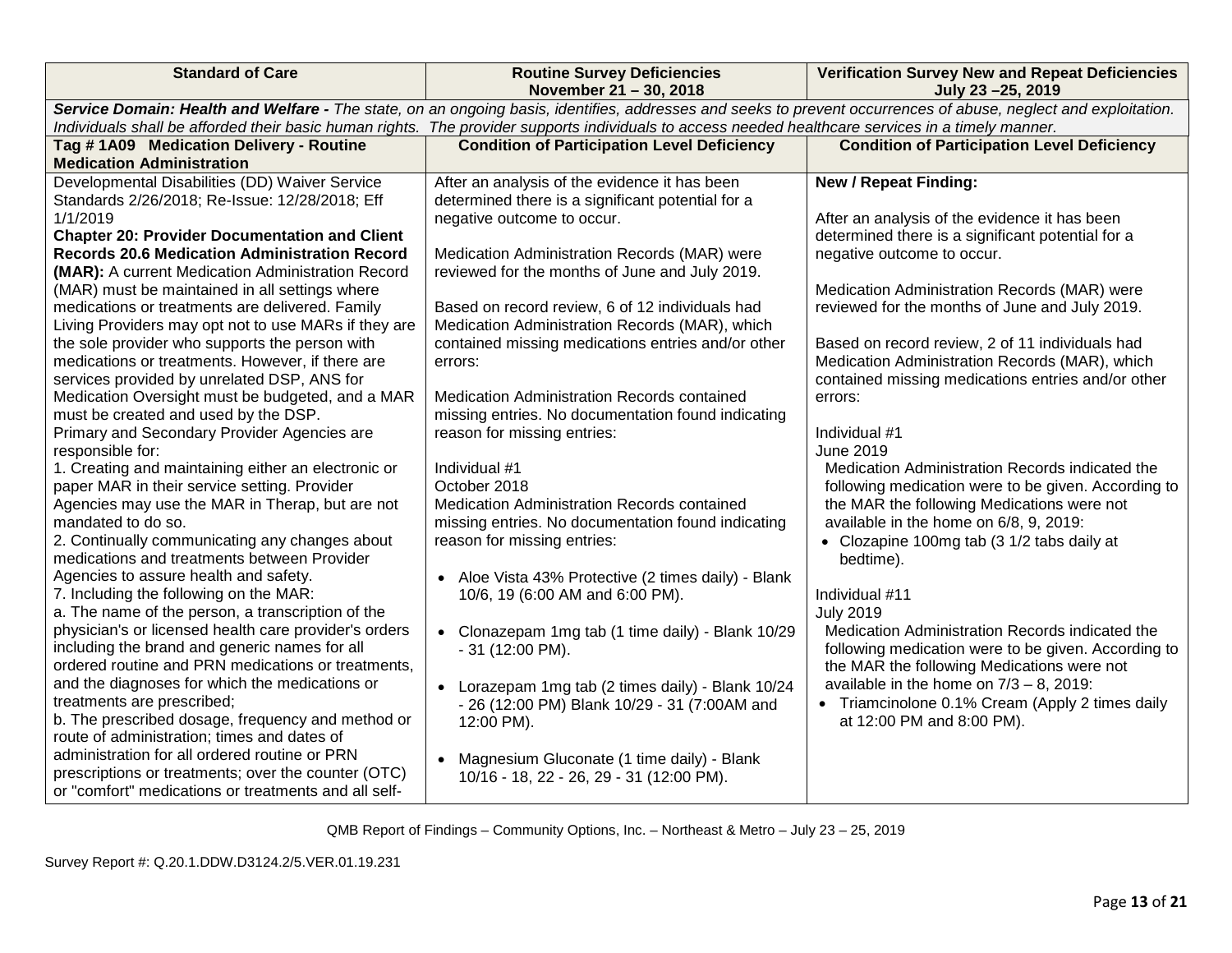| selected herbal or vitamin therapy;                  | November 2018                                          |  |
|------------------------------------------------------|--------------------------------------------------------|--|
| c. Documentation of all time limited or discontinued | Medication Administration Records contained            |  |
| medications or treatments;                           | missing entries. No documentation found indicating     |  |
| d. The initials of the individual administering or   | reason for missing entries:                            |  |
| assisting with the medication delivery and a         |                                                        |  |
| signature page or electronic record that designates  |                                                        |  |
| the full name corresponding to the initials;         | • Clonazepam 1mg (2 times daily) - Blank 11/1, 2,      |  |
|                                                      | 5, 6, 7 (12 PM).                                       |  |
| e. Documentation of refused, missed, or held         |                                                        |  |
| medications or treatments;                           | • Doxycycline Hyclate 100mg (every 12 hours) -         |  |
| f. Documentation of any allergic reaction that       | Blank 11/21 (8 AM).                                    |  |
| occurred due to medication or treatments; and        |                                                        |  |
| g. For PRN medications or treatments:                | • Fish Oil EC 1,200MG (3 times daily) - Blank          |  |
| i. instructions for the use of the PRN medication or | 11/12, 13, 15 (12 PM).                                 |  |
| treatment which must include observable              |                                                        |  |
| signs/symptoms or circumstances in which the         | • Lorazepam 1mg (2 times daily) - Blank $11/1$ , 2, 5, |  |
| medication or treatment is to be used and the        | 6, 7, 8, 9 (12 PM).                                    |  |
| number of doses that may be used in a 24-hour        |                                                        |  |
| period;                                              | • Magnesium Gluconate 27.5/500mg (3 times              |  |
| ii. clear documentation that the DSP contacted the   | daily) - Blank 11/2 - 15 (7 AM) and 11/1 - 5, 7, 8 -   |  |
| agency nurse prior to assisting with the medication  | 11, 13, 15, 19 (12 PM) and 11/2 - 13 (7 PM).           |  |
| or treatment, unless the DSP is a Family Living      |                                                        |  |
| Provider related by affinity of consanguinity; and   | • Quetiapine 300mg (1 time daily) - Blank 11/12,       |  |
| iii. documentation of the effectiveness of the PRN   | 13 (12 PM).                                            |  |
| medication or treatment.                             |                                                        |  |
|                                                      | • Vitamin C 250mg (2 times daily) - Blank 11/5 - 13    |  |
| <b>Chapter 10 Living Care Arrangements</b>           | (7 AM and 7 PM).                                       |  |
| 10.3.4 Medication Assessment and Delivery:           |                                                        |  |
| Living Supports Provider Agencies must support and   | • Warfarin 7.5mg (.5 tab Mondays and 1.5 tabs          |  |
| comply with:                                         | Tues - Sunday) - 11/5 gave full tab and should         |  |
| 1. the processes identified in the DDSD AWMD         | have had .5 tab and Blank 11/12.                       |  |
| training;                                            |                                                        |  |
| 2. the nursing and DSP functions identified in the   | Individual #4                                          |  |
| Chapter 13.3 Part 2- Adult Nursing Services;         | October 2018                                           |  |
| 3. all Board of Pharmacy regulations as noted in     | As indicated by the Medication Administration          |  |
| Chapter 16.5 Board of Pharmacy; and                  | Records the individual is to take Miralax 17 gm 2      |  |
| 4. documentation requirements in a Medication        | times daily. According to the Physician's Orders,      |  |
| Administration Record (MAR) as described in          | Miralax 17 gm is to be taken 2 times daily, as         |  |
| Chapter 20.6 Medication Administration Record        | needed. Medication Administration Record and           |  |
| $(MAR)$ .                                            | Physician's Orders do not match.                       |  |
|                                                      |                                                        |  |
|                                                      |                                                        |  |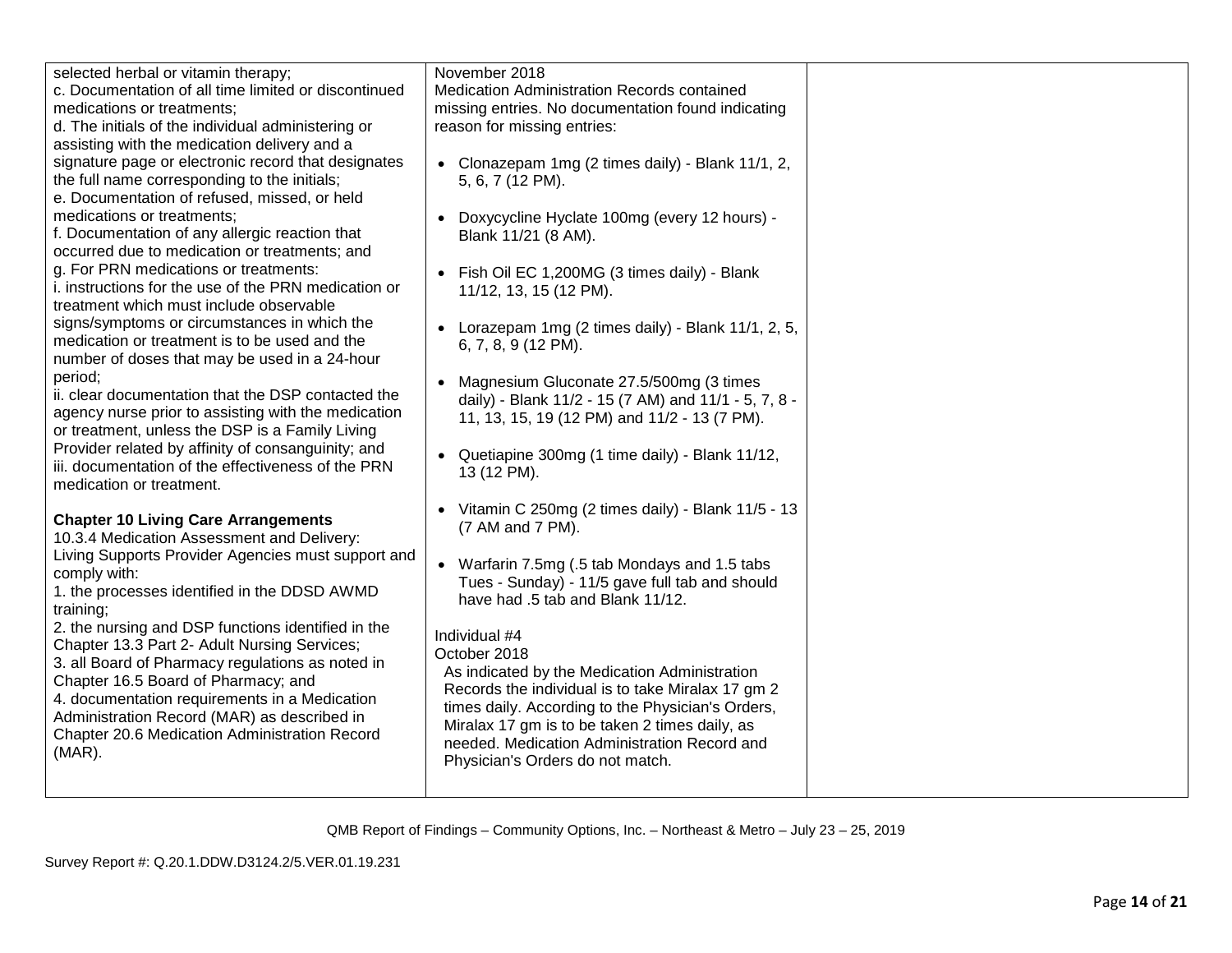| As indicated by the Medication Administration<br>Records the individual is to take Omeprazole 2mg |  |
|---------------------------------------------------------------------------------------------------|--|
| 10ml (2 times daily). According to the Physician's                                                |  |
| Orders, Omeprazole 20mg is to be (taken 2 times<br>daily). Medication Administration Record and   |  |
| Physician's Orders do not match.                                                                  |  |
| Medication Administration Records contained<br>missing entries. No documentation found indicating |  |
| reason for missing entries:                                                                       |  |
| • Alavert 10mg tab (1 time daily) - Blank 10/2 (8<br>AM)                                          |  |
| • Methscopolamine Brom 2.5mg tab (3 times daily)<br>- Blank 10/6, 7 (8 AM, 4PM, 8PM)              |  |
| • Methscopolamine Bromide (2 times daily) - Blank<br>11/25 (4PM and 8PM)                          |  |
| • Simethicone Liquid (2 times daily) - Blank 10/2,<br>23 (8 AM)                                   |  |
| • Therapeutic MV1 15ml Liquid (1 time daily) -<br>Blank 10/2, 19, 23                              |  |
| Individual #5                                                                                     |  |
| November 2018<br>Medication Administration Records contained                                      |  |
| missing entries. No documentation found indicating<br>reason for missing entries:                 |  |
| • Levetiracetam 100mg (2 times daily) - Blank                                                     |  |
| 11/18 (X AM or PM)                                                                                |  |
| Individual #6                                                                                     |  |
| October 2018<br>As indicated by the Medication Administration                                     |  |
| Records the individual is to take Diazepam 5mg tab                                                |  |
| 1 time daily for Muscle Spasms. According to the                                                  |  |
| Physician's Orders, Diazepam 5mg tab is to be                                                     |  |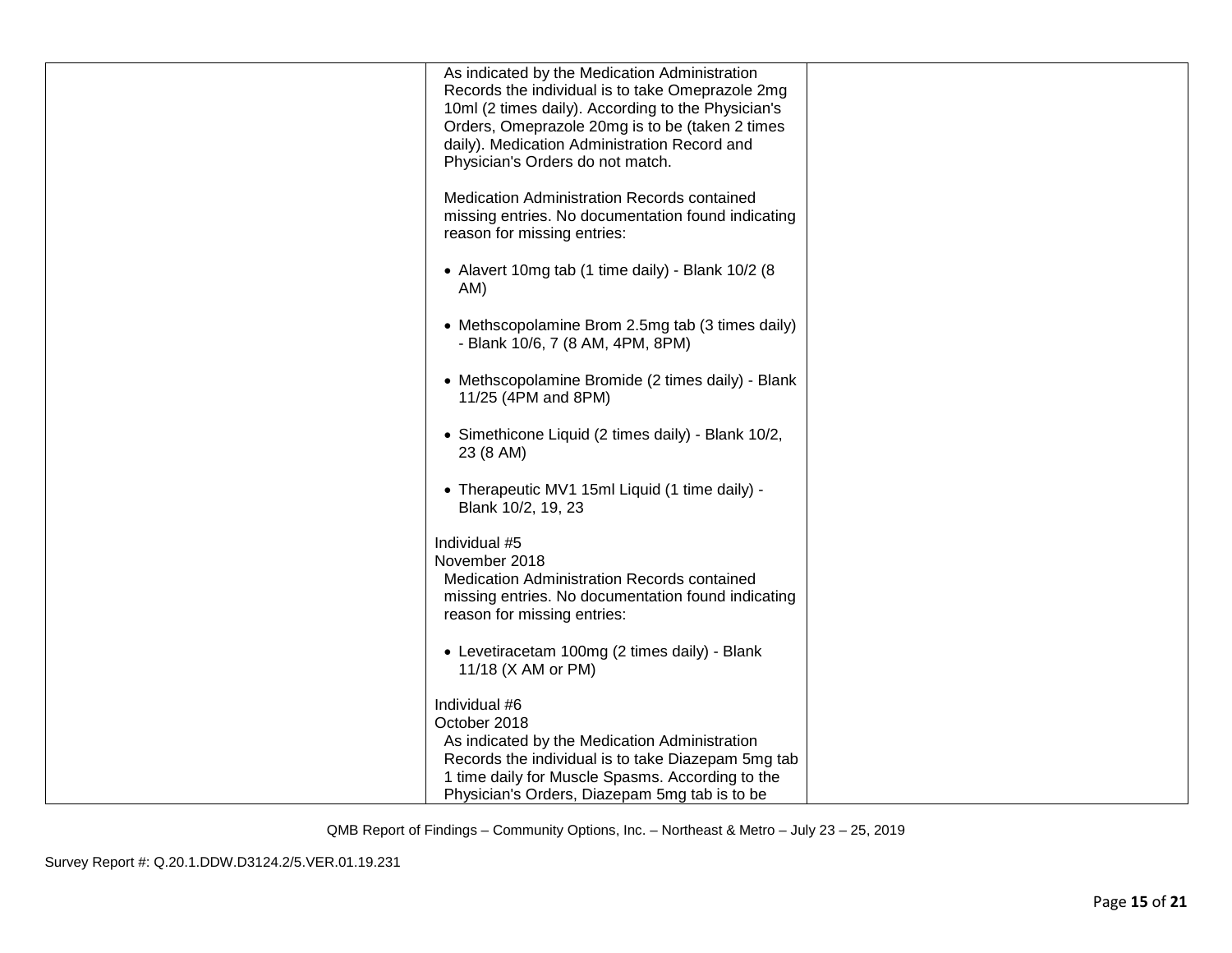| taken every 12 hours as needed for Anxiety.                                                                                                                                                                                                                                                                                                    |  |
|------------------------------------------------------------------------------------------------------------------------------------------------------------------------------------------------------------------------------------------------------------------------------------------------------------------------------------------------|--|
| Medication Administration Record and Physician's<br>Orders do not match.                                                                                                                                                                                                                                                                       |  |
| Medication Administration Records contained<br>missing entries. No documentation found indicating<br>reason for missing entries:                                                                                                                                                                                                               |  |
| • Diazepam 5mg tab (1 time daily) - Blank 10/26 (8<br>AM).                                                                                                                                                                                                                                                                                     |  |
| Individual #11<br>October 2018<br>Medication Administration Records contained<br>missing entries. No documentation found indicating<br>reason for missing entries:                                                                                                                                                                             |  |
| • Carbamazepine 200mg tab (3 times daily) -<br>Blank 10/31 (4:00 PM).                                                                                                                                                                                                                                                                          |  |
| Individual #12<br>October 2018<br>As indicated by the Medication Administration<br>Records the individual is to take Calcium 500mg<br>tab 1 tab 2 hours before meals daily. According to<br>the Physician's Orders, Calcium 500mg tab is to be<br>taken 1 time daily. Medication Administration<br>Record and Physician's Orders do not match. |  |
| Medication Administration Records contained<br>missing entries. No documentation found indicating<br>reason for missing entries:<br>• Benztropine Mes 1 mg (2 times daily) - Blank<br>10/25 (8:00 AM).                                                                                                                                         |  |
| November 2018<br>Medication Administration Records indicated the<br>following medication were to be given. The<br>following Medications were not found in the home<br>during the site-visit on 11/26/2018:<br>• Vitamin D3 400mg Soft Gel (1 time daily)                                                                                       |  |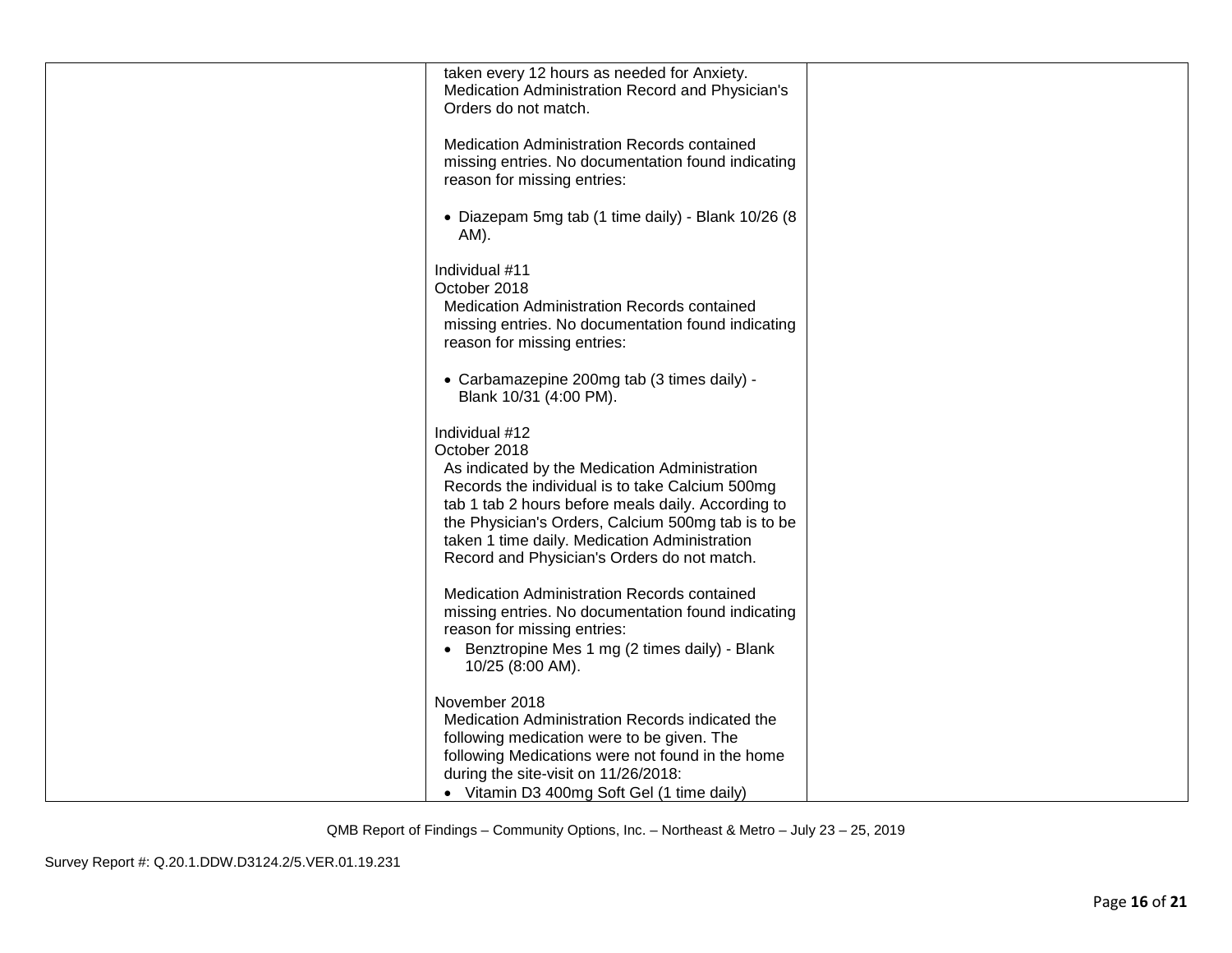| <b>Standard of Care</b>                                                                                                                                                                                                                                                                                               | <b>Routine Survey Deficiencies</b><br>November 21 - 30, 2018                                                                                        | <b>Verification Survey New and Repeat Deficiencies</b><br>July 23 - 25, 2019 |  |  |  |
|-----------------------------------------------------------------------------------------------------------------------------------------------------------------------------------------------------------------------------------------------------------------------------------------------------------------------|-----------------------------------------------------------------------------------------------------------------------------------------------------|------------------------------------------------------------------------------|--|--|--|
| Service Domain: Service Plans: ISP Implementation - Services are delivered in accordance with the service plan, including type, scope, amount, duration and<br>frequency specified in the service plan.                                                                                                               |                                                                                                                                                     |                                                                              |  |  |  |
| Tag #1A08 Administrative Case File (Other<br><b>Required Documents)</b>                                                                                                                                                                                                                                               | <b>Standard Level Deficiency</b>                                                                                                                    | <b>COMPLETE</b>                                                              |  |  |  |
| Tag #1A08.1 Administrative and Residential<br><b>Case File: Progress Notes</b>                                                                                                                                                                                                                                        | <b>Standard Level Deficiency</b>                                                                                                                    | <b>COMPLETE</b>                                                              |  |  |  |
| Tag #1A08.3 Administrative Case File:<br><b>Individual Service Plan/ISP Components</b>                                                                                                                                                                                                                                | <b>Condition of Participation Level Deficiency</b>                                                                                                  | <b>COMPLETE</b>                                                              |  |  |  |
| Tag #1A32 Administrative Case File: Individual<br><b>Service Plan Implementation</b>                                                                                                                                                                                                                                  | <b>Condition of Participation Level Deficiency</b>                                                                                                  | <b>COMPLETE</b>                                                              |  |  |  |
| Tag #1A32.1 Administrative Case File:<br><b>Individual Service Plan Implementation (Not</b><br><b>Completed at Frequency)</b>                                                                                                                                                                                         | <b>Standard Level Deficiency</b>                                                                                                                    | <b>COMPLETE</b>                                                              |  |  |  |
| Tag #1A32.2 Individual Service Plan<br>Implementation (Residential Implementation)                                                                                                                                                                                                                                    | <b>Standard Level Deficiency</b>                                                                                                                    | <b>COMPLETE</b>                                                              |  |  |  |
| Tag #1A38 Living Care Arrangement /<br><b>Community Inclusion Reporting Requirements</b>                                                                                                                                                                                                                              | <b>Standard Level Deficiency</b>                                                                                                                    | <b>COMPLETE</b>                                                              |  |  |  |
| Tag # IS12 Person Centered Assessment<br>(Inclusion Services)                                                                                                                                                                                                                                                         | <b>Standard Level Deficiency</b>                                                                                                                    | <b>COMPLETE</b>                                                              |  |  |  |
| Tag # LS14 Residential Service Delivery Site<br><b>Case File (ISP and Healthcare requirements)</b>                                                                                                                                                                                                                    | <b>Condition of Participation Level Deficiency</b>                                                                                                  | <b>COMPLETE</b>                                                              |  |  |  |
| Tag # LS14.1 Residential Service Delivery Site<br><b>Case File (Other Required Documentation)</b>                                                                                                                                                                                                                     | <b>Standard Level Deficiency</b>                                                                                                                    | <b>COMPLETE</b>                                                              |  |  |  |
| implements its policies and procedures for verifying that provider training is conducted in accordance with State requirements and the approved waiver.                                                                                                                                                               | Service Domain: Qualified Providers - The State monitors non-licensed/non-certified providers to assure adherence to waiver requirements. The State |                                                                              |  |  |  |
| Tag #1A20 Direct Support Personnel Training                                                                                                                                                                                                                                                                           | <b>Condition of Participation Level Deficiency</b>                                                                                                  | <b>COMPLETE</b>                                                              |  |  |  |
| Tag #1A22 Agency Personnel Competency                                                                                                                                                                                                                                                                                 | <b>Condition of Participation Level Deficiency</b>                                                                                                  | <b>COMPLETE</b>                                                              |  |  |  |
| Tag #1A25.1 Caregiver Criminal History<br><b>Screening</b>                                                                                                                                                                                                                                                            | <b>Condition of Participation Level Deficiency</b>                                                                                                  | <b>COMPLETE</b>                                                              |  |  |  |
| Tag #1A26 Consolidated On-line<br><b>Registry/Employee Abuse Registry</b>                                                                                                                                                                                                                                             | <b>Standard Level Deficiency</b>                                                                                                                    | <b>COMPLETE</b>                                                              |  |  |  |
| Tag #1A26.1 Consolidated On-line Registry<br><b>Employee Abuse Registry</b>                                                                                                                                                                                                                                           | <b>Condition of Participation Level Deficiency</b>                                                                                                  | <b>COMPLETE</b>                                                              |  |  |  |
| Service Domain: Health and Welfare - The state, on an ongoing basis, identifies, addresses and seeks to prevent occurrences of abuse, neglect and exploitation.<br>Individuals shall be afforded their basic human rights. The provider supports individuals to access needed healthcare services in a timely manner. |                                                                                                                                                     |                                                                              |  |  |  |

Survey Report #: Q.20.1.DDW.D3124.2/5.VER.01.19.231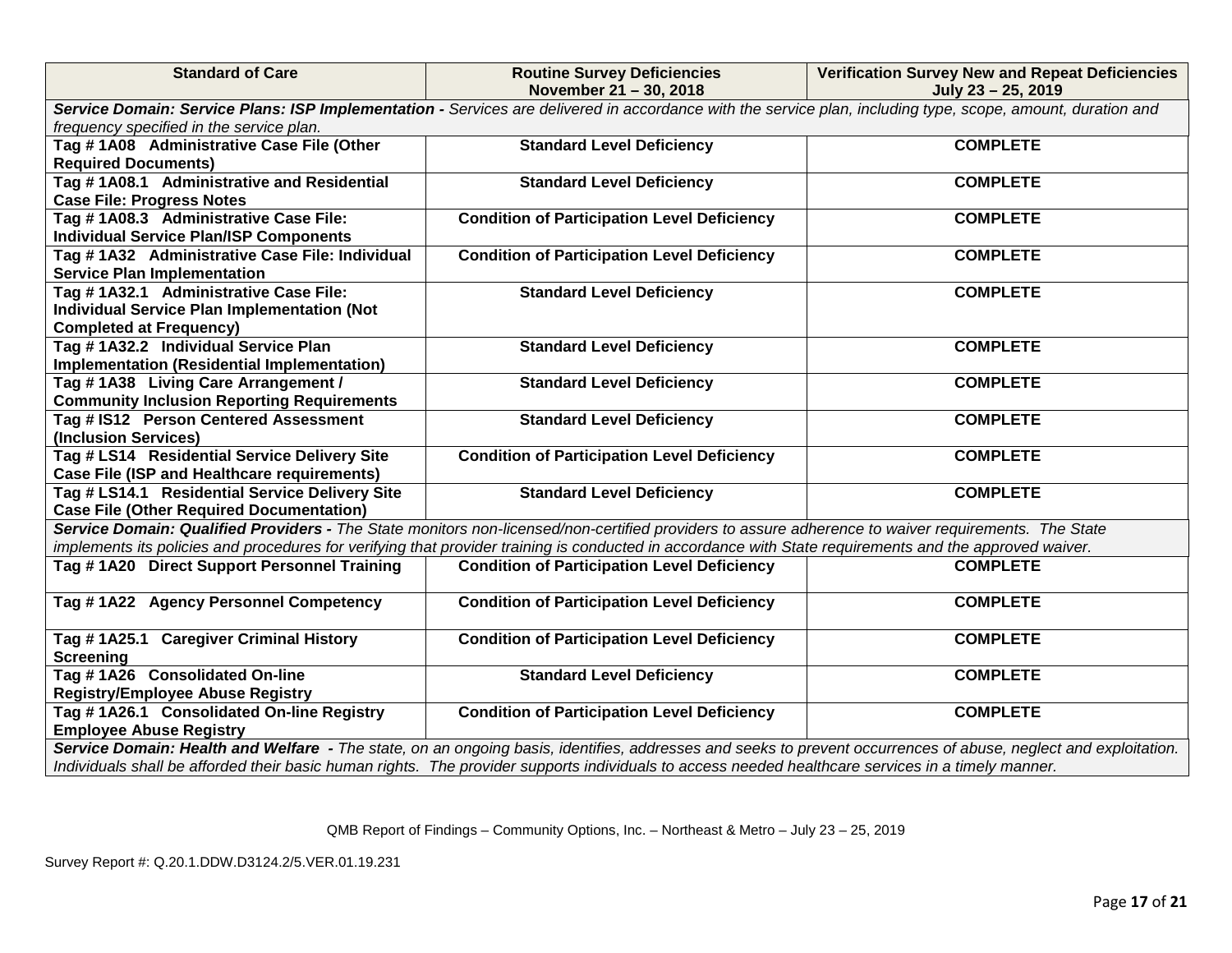| <b>Social Security Income (SSI)</b><br>Tag # 1A07           | <b>Condition of Participation Level Deficiency</b>                                                                                                    | <b>COMPLETE</b> |
|-------------------------------------------------------------|-------------------------------------------------------------------------------------------------------------------------------------------------------|-----------------|
| <b>Payments</b>                                             |                                                                                                                                                       |                 |
| Tag #1A08.2 Administrative Case File:                       | <b>Condition of Participation Level Deficiency</b>                                                                                                    | <b>COMPLETE</b> |
| <b>Healthcare Requirements &amp; Follow-up</b>              |                                                                                                                                                       |                 |
| Tag #1A09.0 Medication Delivery Routine                     | <b>Standard Level Deficiency</b>                                                                                                                      | <b>COMPLETE</b> |
| <b>Medication Administration</b>                            |                                                                                                                                                       |                 |
| Tag #1A15 Healthcare Documentation - Nurse                  | <b>Condition of Participation Level Deficiency</b>                                                                                                    | <b>COMPLETE</b> |
| <b>Availability</b>                                         |                                                                                                                                                       |                 |
| Tag # 1A15.2 Administrative Case File:                      | <b>Condition of Participation Level Deficiency</b>                                                                                                    | <b>COMPLETE</b> |
| <b>Healthcare Documentation (Therap and Required</b>        |                                                                                                                                                       |                 |
| Plans)                                                      |                                                                                                                                                       |                 |
| Tag #1A31 Client Rights/Human Rights                        | <b>Condition of Participation Level Deficiency</b>                                                                                                    | <b>COMPLETE</b> |
|                                                             |                                                                                                                                                       |                 |
| Tag #1A33.1 Board of Pharmacy - License                     | <b>Standard Level Deficiency</b>                                                                                                                      | <b>COMPLETE</b> |
|                                                             |                                                                                                                                                       |                 |
| Tag #1A39 Assistive Technology and Adaptive                 | <b>Standard Level Deficiency</b>                                                                                                                      | <b>COMPLETE</b> |
| <b>Equipment</b>                                            |                                                                                                                                                       |                 |
| Tag # LS25 Residential Health and Safety                    | <b>Standard Level Deficiency</b>                                                                                                                      | <b>COMPLETE</b> |
| (Supported Living & Family Living)                          |                                                                                                                                                       |                 |
|                                                             | Service Domain: Medicaid Billing/Reimbursement - State financial oversight exists to assure that claims are coded and paid for in accordance with the |                 |
| reimbursement methodology specified in the approved waiver. |                                                                                                                                                       |                 |
| Tag # 5144 Adult Habilitation Reimbursement                 | <b>Standard Level Deficiency</b>                                                                                                                      | <b>COMPLETE</b> |
|                                                             |                                                                                                                                                       |                 |
| Tag # IS30 Customized Community Supports                    | <b>Standard Level Deficiency</b>                                                                                                                      | <b>COMPLETE</b> |
| <b>Reimbursement</b>                                        |                                                                                                                                                       |                 |
| Tag # LS26 Supported Living Reimbursement                   | <b>Standard Level Deficiency</b>                                                                                                                      | <b>COMPLETE</b> |
|                                                             |                                                                                                                                                       |                 |
| <b>Family Living Reimbursement</b><br>Tag # $LS27$          | <b>Standard Level Deficiency</b>                                                                                                                      | <b>COMPLETE</b> |
|                                                             |                                                                                                                                                       |                 |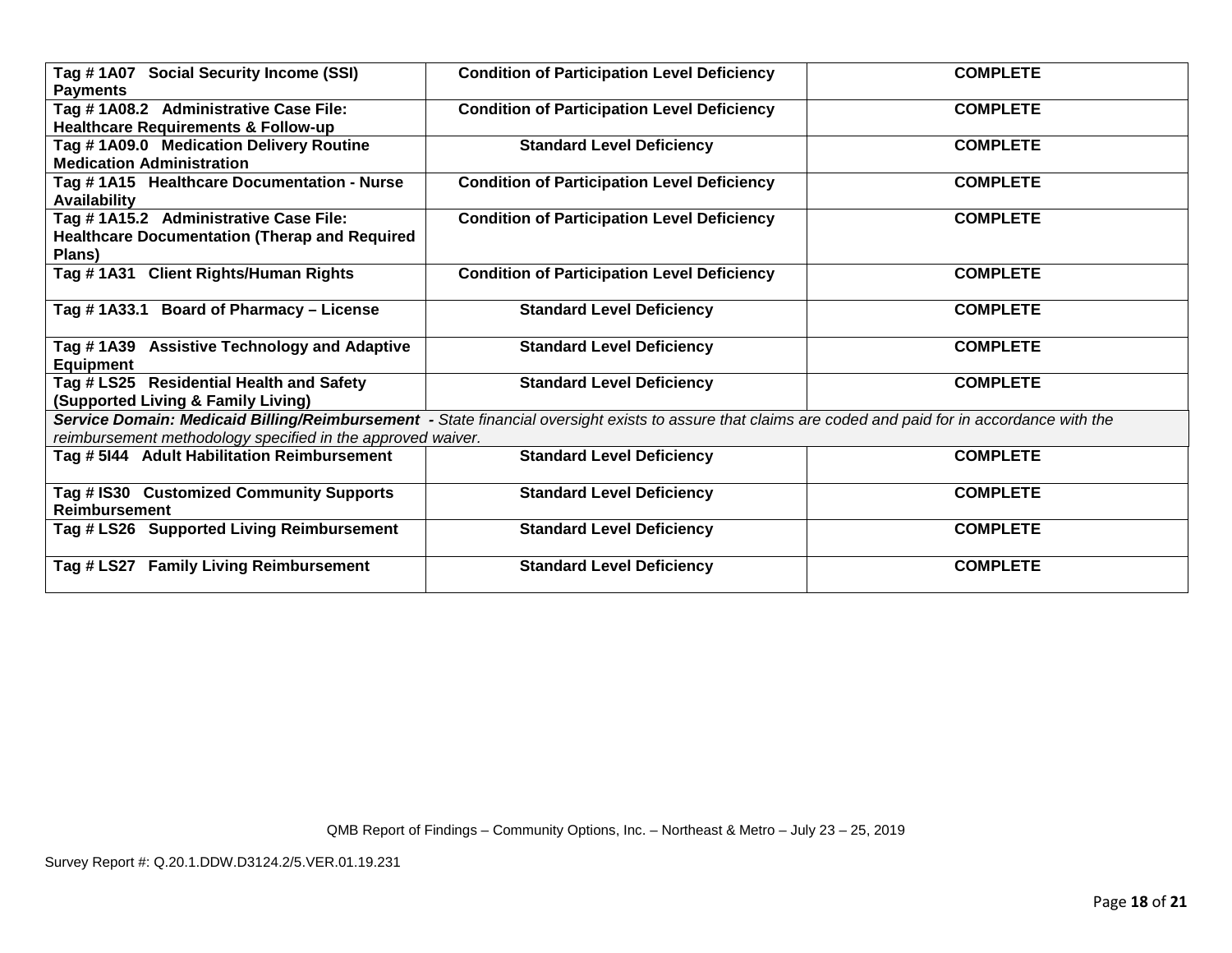|                                                                                       | <b>Verification Survey Plan of Correction</b>                                                                                                                                                                                                                                                                                   |  |
|---------------------------------------------------------------------------------------|---------------------------------------------------------------------------------------------------------------------------------------------------------------------------------------------------------------------------------------------------------------------------------------------------------------------------------|--|
| Tag #1A43.1 General<br><b>Events Reporting - Individual</b><br><b>Reporting</b>       | Provider:<br>State your Plan of Correction for the deficiencies cited in this tag here (How is the deficiency going to<br>be corrected? This can be specific to each deficiency cited or if possible an overall correction?): $\rightarrow$                                                                                     |  |
|                                                                                       | <b>Provider:</b><br>Enter your ongoing Quality Assurance/Quality Improvement processes as it related to this tag<br>number here (What is going to be done? How many individuals is this going to affect? How often will this be<br>completed? Who is responsible? What steps will be taken if issues are found?): $\rightarrow$ |  |
| Tag #1A09 Medication<br><b>Delivery - Routine</b><br><b>Medication Administration</b> | Provider:<br>State your Plan of Correction for the deficiencies cited in this tag here (How is the deficiency going to<br>be corrected? This can be specific to each deficiency cited or if possible an overall correction?): $\rightarrow$                                                                                     |  |
|                                                                                       | <b>Provider:</b><br>Enter your ongoing Quality Assurance/Quality Improvement processes as it related to this tag<br>number here (What is going to be done? How many individuals is this going to affect? How often will this be<br>completed? Who is responsible? What steps will be taken if issues are found?): →             |  |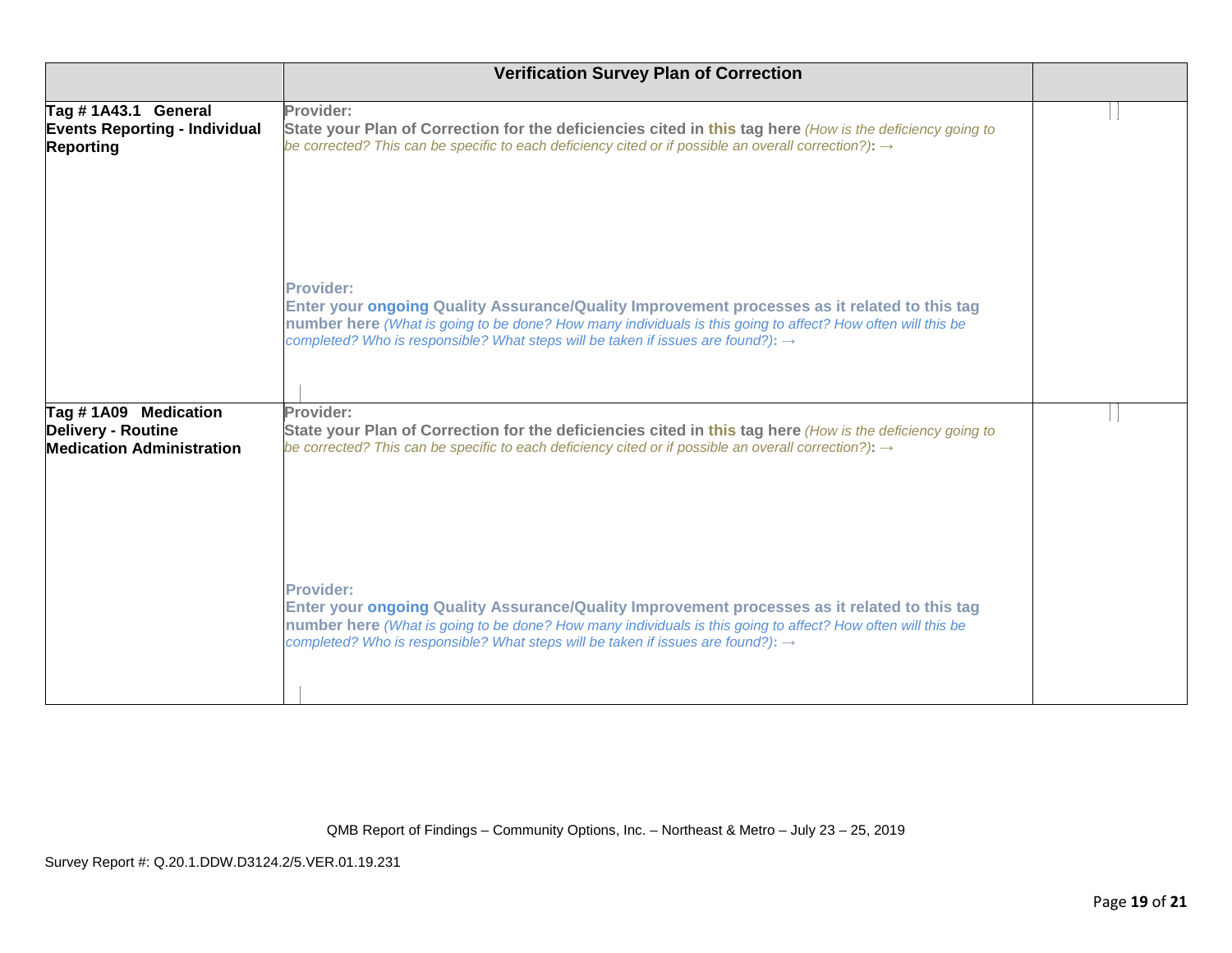MICHELLE LUJAN GRISHAM GOVERNOR



KATHYLEEN M. KUNKEL **CABINET SECRETARY** 

Date: September 9, 2019

To: Hector Johnson, State Director Kathryn Conticelli, Executive Director

Provider: Community Options, Inc. Address: 2720 San Pedro NE City, State, Zip: Albuquerque, New Mexico 87110

E-mail Address: [Hector.Johnson@comop.org;](mailto:Hector.Johnson@comop.org) [Kathryn.Conticelli@comop.org](mailto:Kathryn.Conticelli@comop.org)

Region: Northeast & Metro Routine Survey: November 21 - 30, 2018 Verification Survey: July 23 – 25, 2019

Program Surveyed: Developmental Disabilities Waiver

Service Surveyed: *2018:* Supported Living, Family Living, Community Integrated Employment Services

Survey Type: Verification

Dear Ms. Conticelli & Mr. Johnson:

The Division of Health Improvement/Quality Management Bureau has received, reviewed and approved the supporting documents you submitted for your Plan of Correction. The documents you provided verified that all previously cited survey Deficiencies have been corrected.

# **The Plan of Correction process is now complete.**

# **Furthermore, your agency is now determined to be in Compliance with all Conditions of Participation.**

Consistent use of these Quality Assurance processes will enable you to identify and promptly respond to problems, enhance your service delivery, and result in fewer deficiencies cited in future QMB surveys.

Thank you for your cooperation with the Plan of Correction process, for striving to come into compliance with standards and regulations, and for helping to provide the health, safety and personal growth of the people you serve.